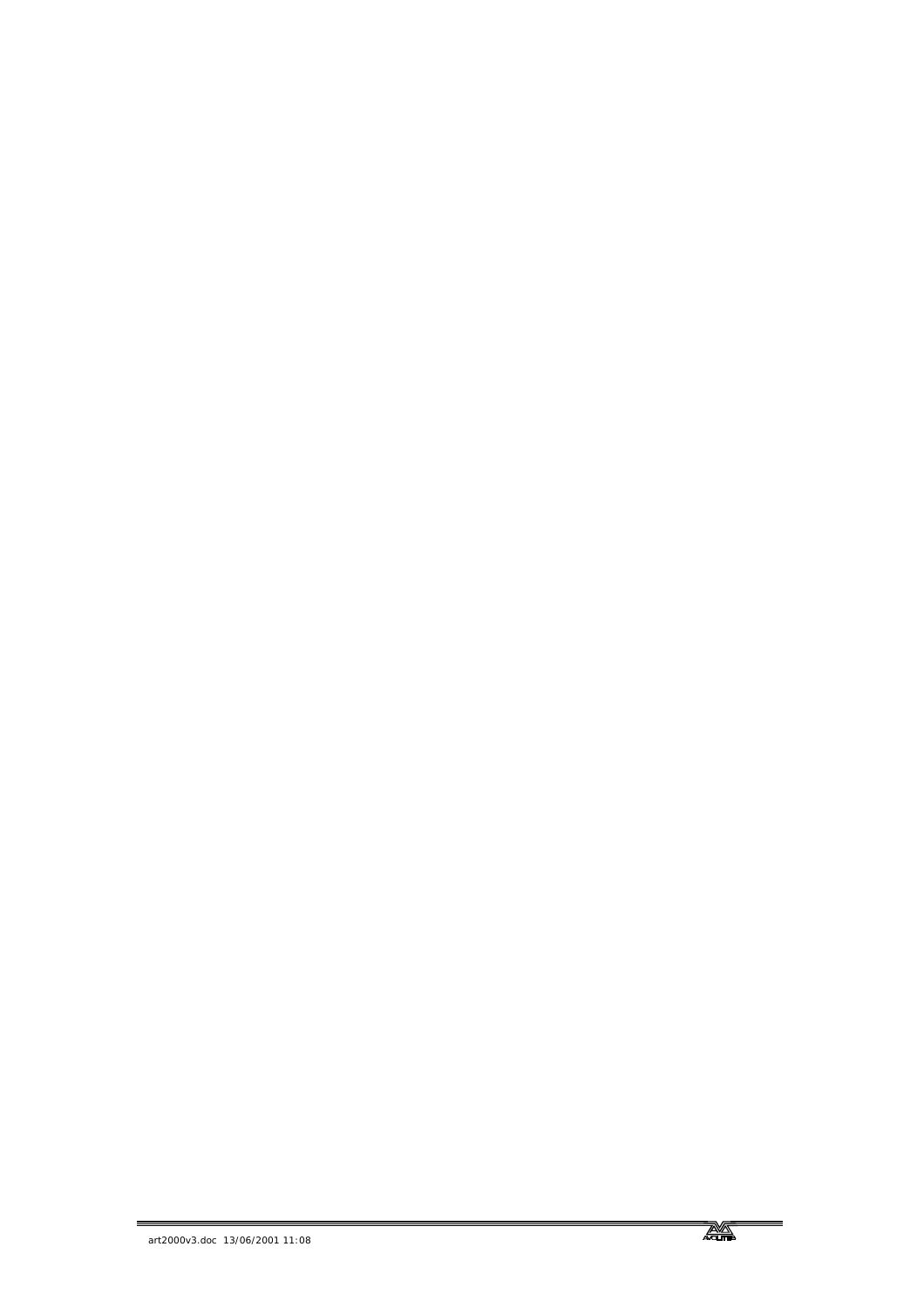Useful Avolites phone numbers:-

Avolites England

Sales and service\* (+44) (0) 20 8965 8522

Service out of hours\* (+44) (0) 831 17 8888

Fax (+44) (0) 20 8965 0290

Email [art \(at\) avolites.com](mailto:name@avolites.com)

Website http://www.avolites.com

Distribution of Avolites products in USA:- Avolites America

Sales and service\* (+1) 423 938 2057

Fax (+1) 423 938 2059

\*Before contacting Avolites for service enquiry please ensure that you have the product serial number and the Software version (shown at switch on).

The latest version of this manual (MS Word 2000 & PDF) and ART2000 Software can be downloaded from the Internet.

#### **The small print :**

#### **No Liability for Consequential Damages**

Avolites has a policy of continuous product and documentation improvement. As such the detail within this manual may not match the operation of the ART2000.

In no event shall Avolites be liable for any direct, indirect, special, incidental, or consequential damages or loss whatsoever (including, without limitation, damages for loss of profits, business interruption, or other pecuniary loss) arising out of the use or inability to use the ART2000 even if Avolites Ltd. has been advised of the possibility of such damages. Because some jurisdictions do not allow the exclusion or limitation of liability for consequential or incidental damages, the above limitation may not apply to you.

> Reprint and revision history: First produced March 2000 ELDC Option Added November 2000 Updated for OS3 release and added tips March 2001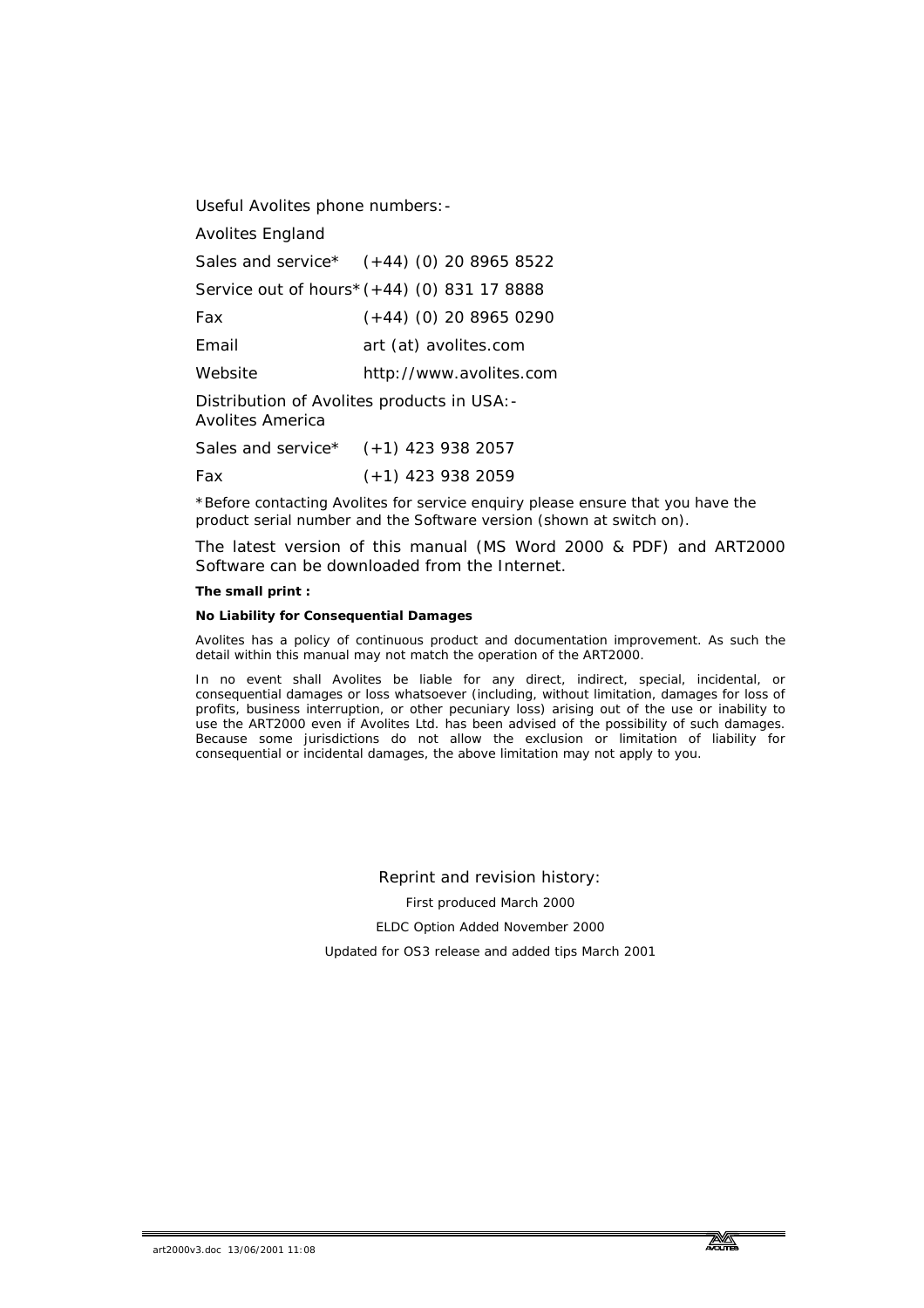This manual was written by Tim Mitchell, Sabre Technology Ltd Tel: 01482 831031 ELDC Portion and OS3 update By J.B.Toby, Avolites Ltd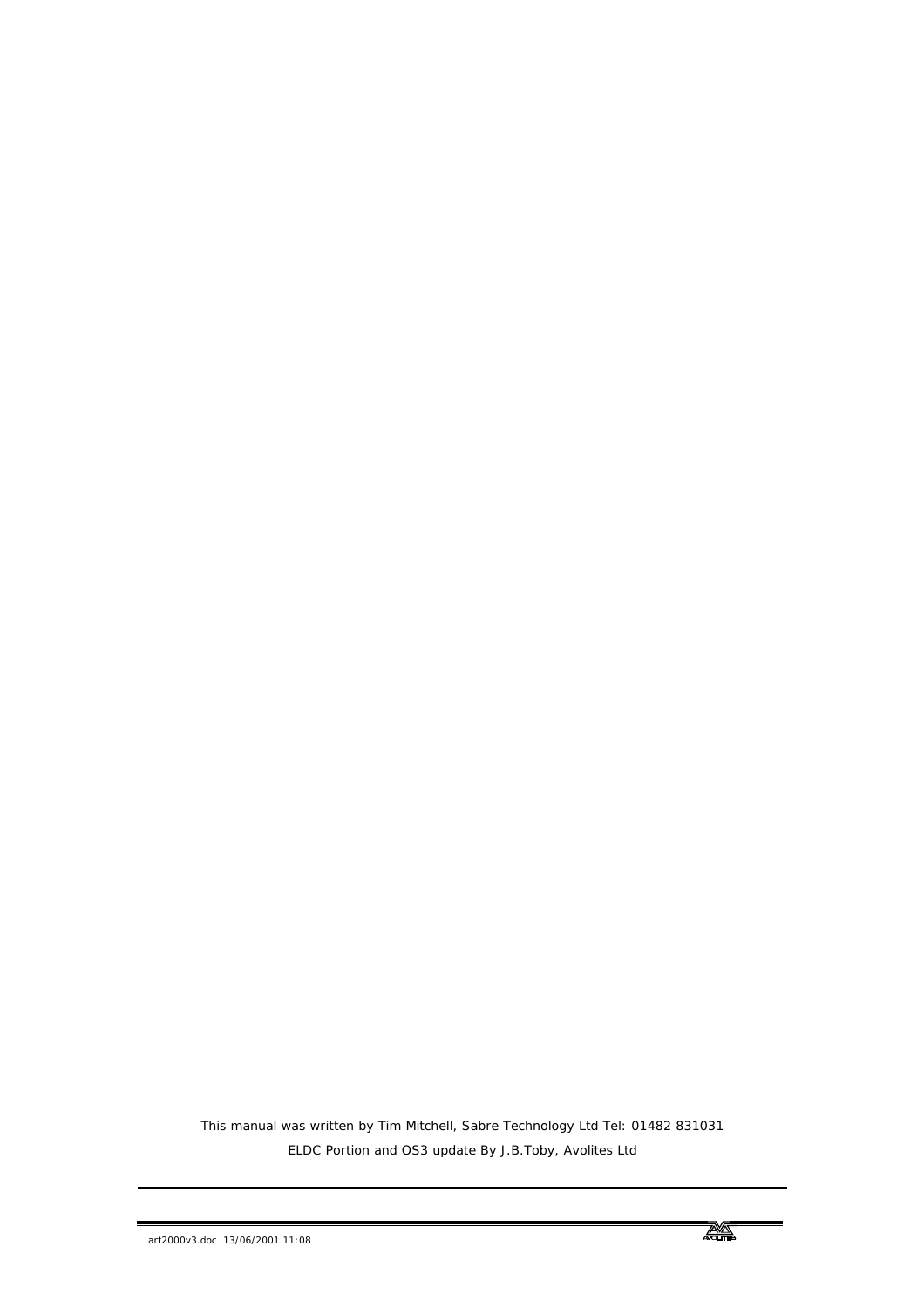### CONTENTS

|                | 1. THE ART2000 DIGITAL DIMMING SYSTEM | 6  |
|----------------|---------------------------------------|----|
|                | 2. FEATURES OF THE ART2000            | 8  |
|                | 3. INSTALLING THE ART2000             | 11 |
|                | 4. SETTING USER OPTIONS               | 16 |
| 5.             | <b>ELDC OPTION</b>                    | 24 |
|                | 6. TROUBLESHOOTING                    | 25 |
| 7 <sub>1</sub> | INTRODUCTION TO DMX                   | 29 |
|                | 8. SYSTEM SPECIFICATION               | 31 |
|                | 9. CONNECTOR PINOUTS                  | 33 |
|                | 10. GLOSSARY OF TECHNICAL TERMS       | 35 |
|                | 11. INDEX                             | 37 |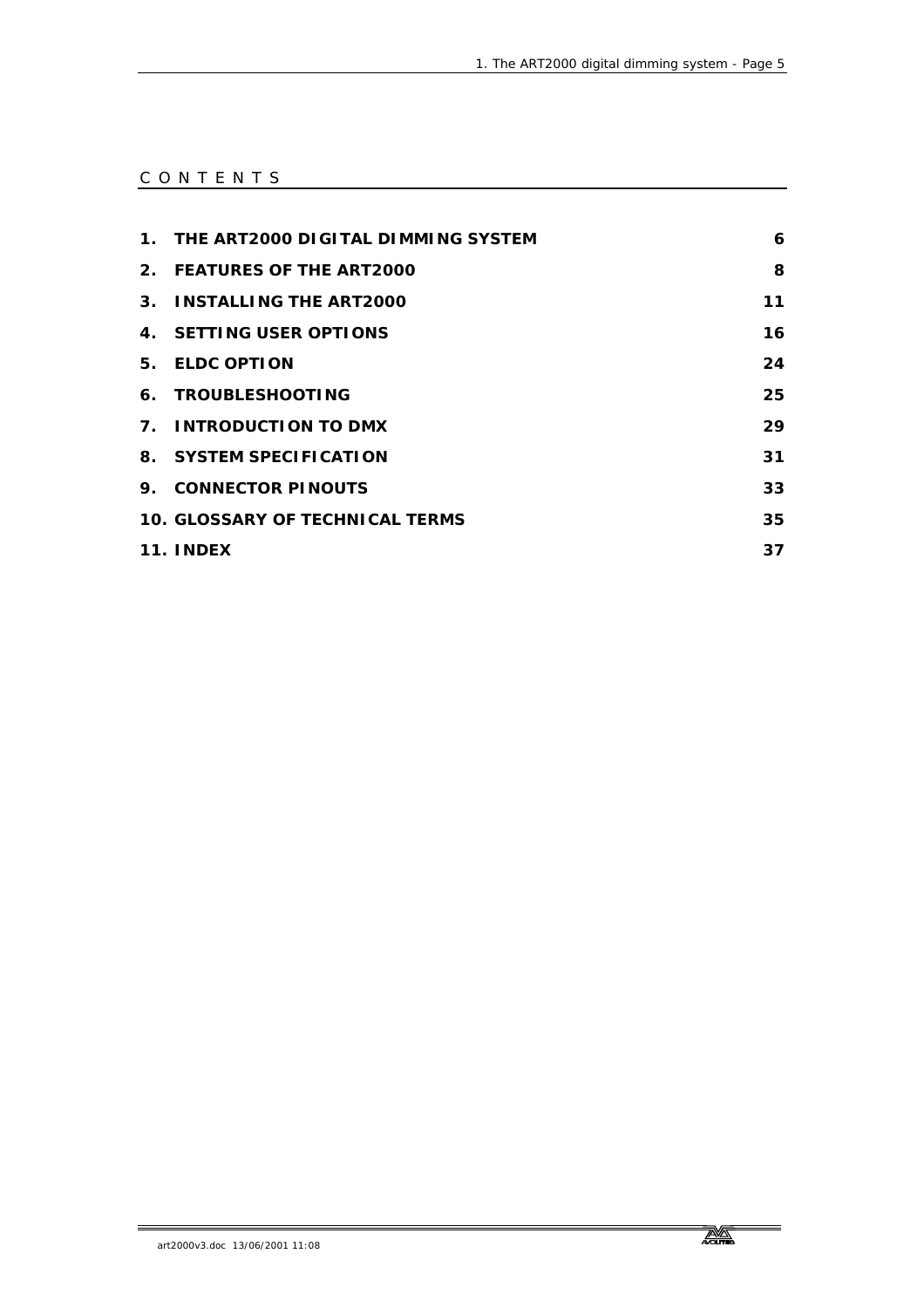### <span id="page-5-0"></span>**INTRODUCTION**

# **1. The ART2000 digital dimming system**

This manual is designed to help you get the most out of your Avolites ART2000 digital dimming system. Even if you hate reading manuals, read this section because the next couple of pages contain some **important safety information** which you should be aware of.

At the end of the manual there is a quick summary of how the DMX control system works, a Glossary explaining some of the technical terms used in the manual, and an Index which can be used to find what you need in the manual.

### **1.1 What it does**

The ART2000 system provides a complete solution to Dimming and Moving Light Power distribution. You no longer need to have separate mains distribution making set up times faster and reducing the number of individual components needed to put a show together.

The ART2000 controls up to 48 individual channels. Depending on the frame either two or four modules of max 12 channels can be plugged in. The following module types are currently available:

- 12 channel 16A continuously rated dimming module with 240uS rise time
- 6 channel 32A continuously rated dimming module with 240uS rise time
- 12 channel 16amp distribution module for powering moving lights or other equipment
- 12 channel 16A Relay module, to switch on/off mains under DMX control.

Modules of the same channel count can be freely interchanged, and the rack can be easily configured 'per job' as required.

Up to 20 Multicore output connectors ensure that cabling will be as simple and reliable as possible. Each channel of each multicore output connector can be patched to any dimmer output using the top hot-patch. The hotpatch has a lamp test indicator making faults easy to find when a single dimmer channel powers more than one light fixture.

The 'Load Check' indicators for each dimmer module or relay module channel give a sure indication that a load is present and the test faders on each dimmer channel or relay channel allow you to quickly check what's connected without having the use of a console.

The design incorporates full monitoring and status feedback via the backlit LCD display. For simple events you can operate without a console by setting up a dimmer state on the test faders, or you can record 12 internal memories for replaying a simple show.

Other features include full DMX patch and merge (2 DMX lines), dimmer curve and output limit selection per channel, power OK indicators, optional volt and amp metering and optional RCD protection.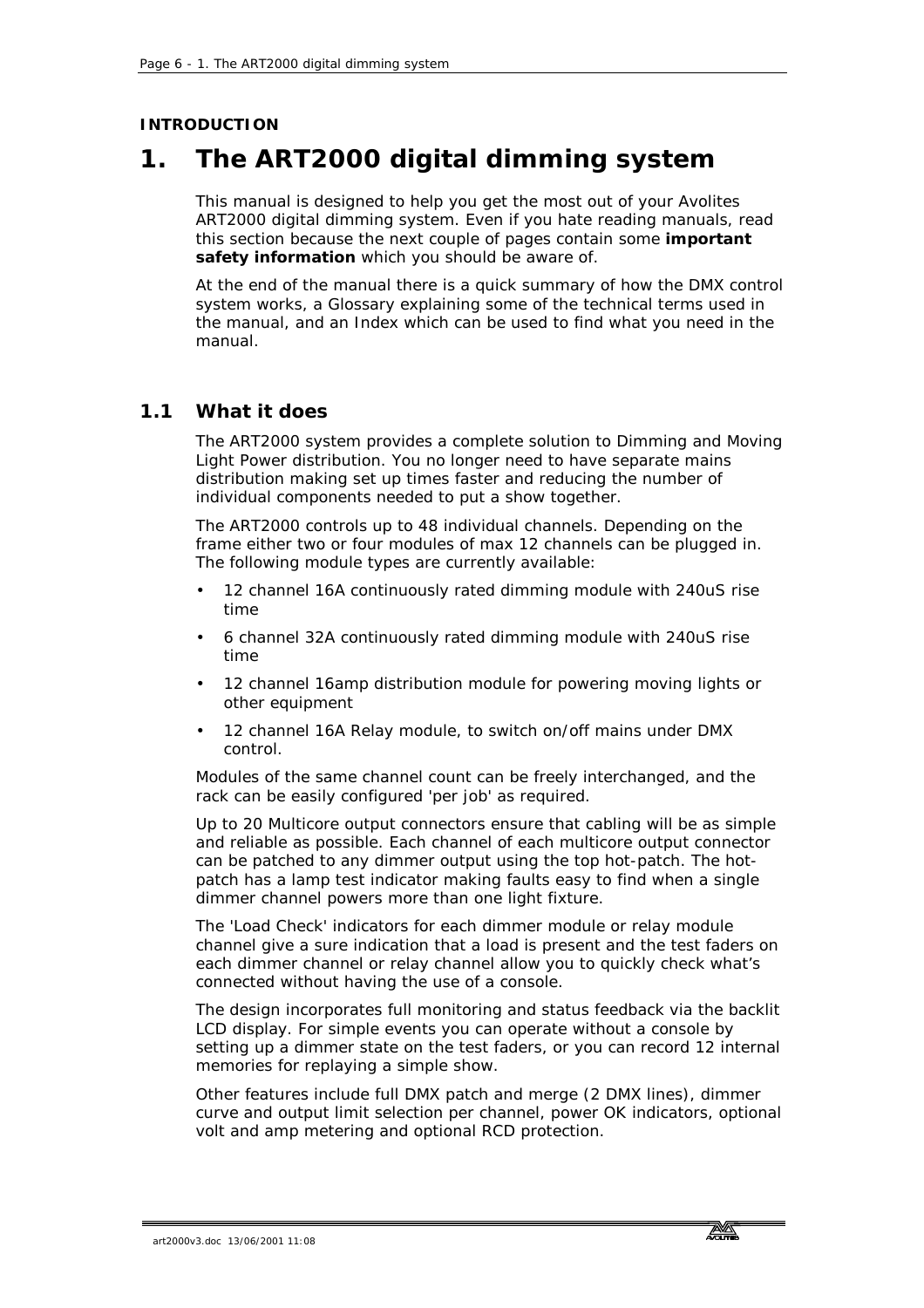### **1.2 Important safety information**

*This system uses 3-phase power and can be a serious hazard to health.* This manual is however not a safety manual.

The system should be installed and operated only by a competent person. When installing you should check local regulations regarding the separation of lighting fixtures on different phases. If you are in any doubt as to the safe installation of the system you should employ the services of a qualified electrical contractor.

Do not operate the system with any dimmer modules missing because this makes live parts accessible.

Maintenance to the system should be carried out by qualified personnel with power isolated.

If Cam-lok loop-out terminals are fitted, ensure that cables or covers are fitted to the loop-out terminals before turning on the power, as live parts are otherwise exposed.

Before turning on the ART2000 rack, ensure that the neon power connection lights on the control panel are correctly illuminated. These lights will indicate connection errors. The system may be damaged if it is turned on with the power feed connected incorrectly.

### **1.3 Quick start instructions**

When connecting the power feed to the system, ensure EARTH is connected first, then NEUTRAL, then PHASE conductors. The system requires a 3 phase (TN-S) mains supply.

Ensure that the Bay and utility breakers are turned off and the optional RCD breakers are turned on before you turn on the power feed.

Turn on the dimmer feed and check that the "Connection" neons are correctly illuminated (top 5 on, bottom 2 off). Check that the voltage is what you expect using the voltmeter. If not OK, correct the fault before going any further.

Power up the control module by turning the rotary switch below the Connection neons to R, Y or B to select the phase you want to feed the electronics from (normally phase R).

You can now turn on the Bay and Utility breakers and use the ART2000 system.

To turn the system off, reverse the above procedure.

It is preferable not to use the RCD as an ON/OFF switch, as arcing may reduce the RCD's ability to protect humans.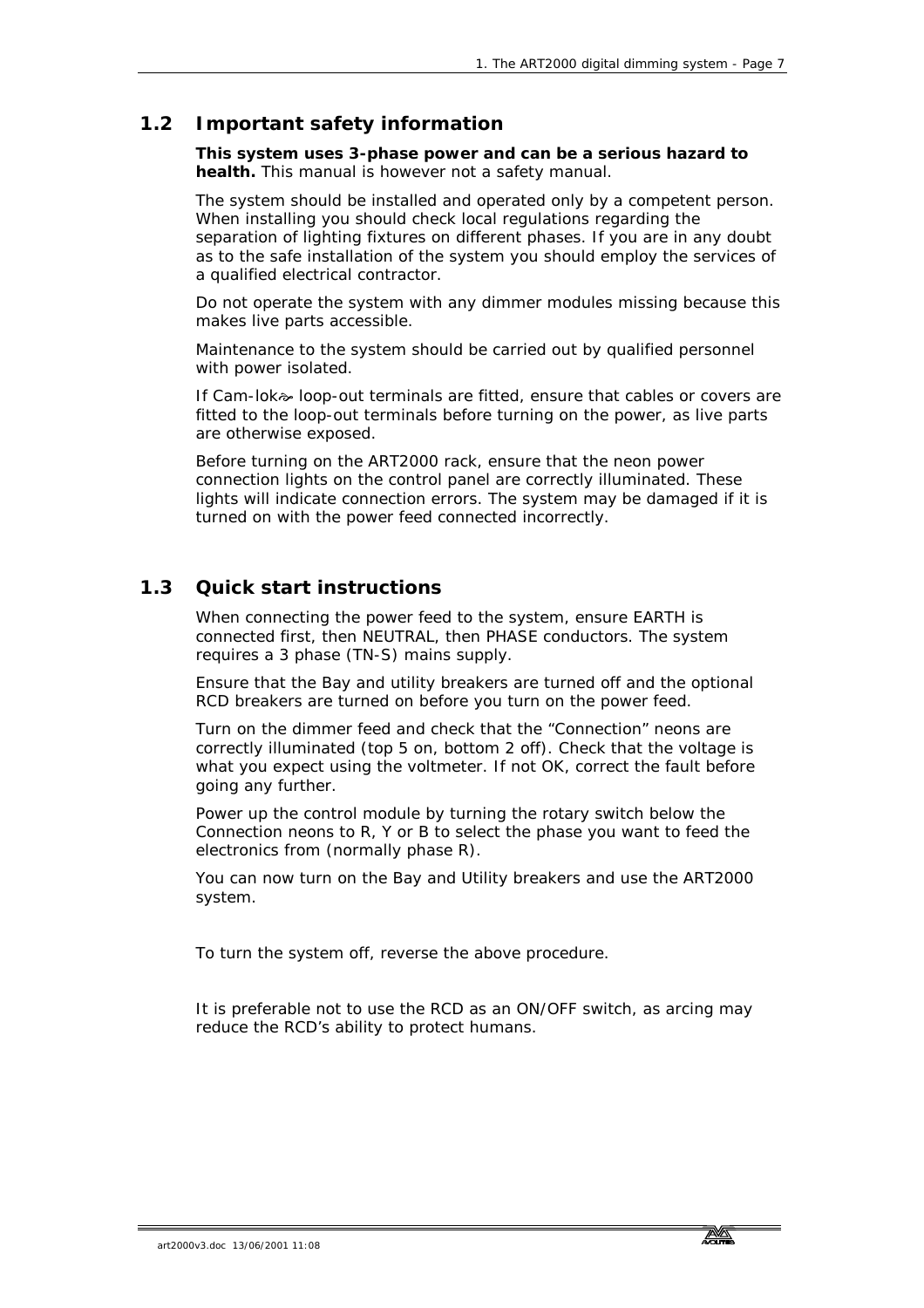#### <span id="page-7-0"></span>CHAPTER TWO

# **2. Features of the ART2000**

This chapter gives a quick rundown on what each part of the ART2000 rack does. If you are new to the system, read this!

Some Parts described in this manual may not be on the system before you, this is because the ART2000 system can be supplied from the factory with various different options.

At the rear of the unit, near the bottom of the rack, are the power input connections. These are either Cam-lok a or Powerlok a type connectors. Loop output connectors may also be fitted.

Note: When connecting power to the ART2000, always connect the EARTH first, then the NEUTRAL, then the PHASE conductors.

If Cam-lok<sup>2</sup> loop-out connectors are fitted, ensure that either covers or connectors are fitted before turning on the power, as these connectors otherwise have exposed live terminals.

### **2.1 Utility power panel**

**MENTION IN THE RESIDENCE OF A STATE OF A STATE OF A STATE OF A STATE OF A STATE OF A STATE OF A ST** Utility panel Power input

Multipin output connectors (20)

Above the power input is the utility power panel. This may be fitted with 16A, 15A, Shuko and optional 32A 3-phase connectors. The utility power is for feeding motors and other devices needing static power. The circuit breakers for the utility power panel are on the front of the rack. The 32A 3-phase connector shares the 32A breaker with the normal 3x 16A utility outputs.

### **2.2 Multipin output connectors**

The rest of the rear of the unit is occupied by 20 multipin output connectors. These can be either Socapex or Harting connectors. These connectors link the ART2000 rack to the load which you want to control.

### **2.3 The hot-patch panel**

On top of the rack is the hot-patch panel. This allows you to decide how the 48 dimmer channels are connected to the 120 output circuits which are available on the multipin connectors. The front half of the panel has the outputs of the modules. Module A has 4 outlets per channel, and modules

art2000v3.doc 13/06/2001 11:08

**tarta**<br>Tarihi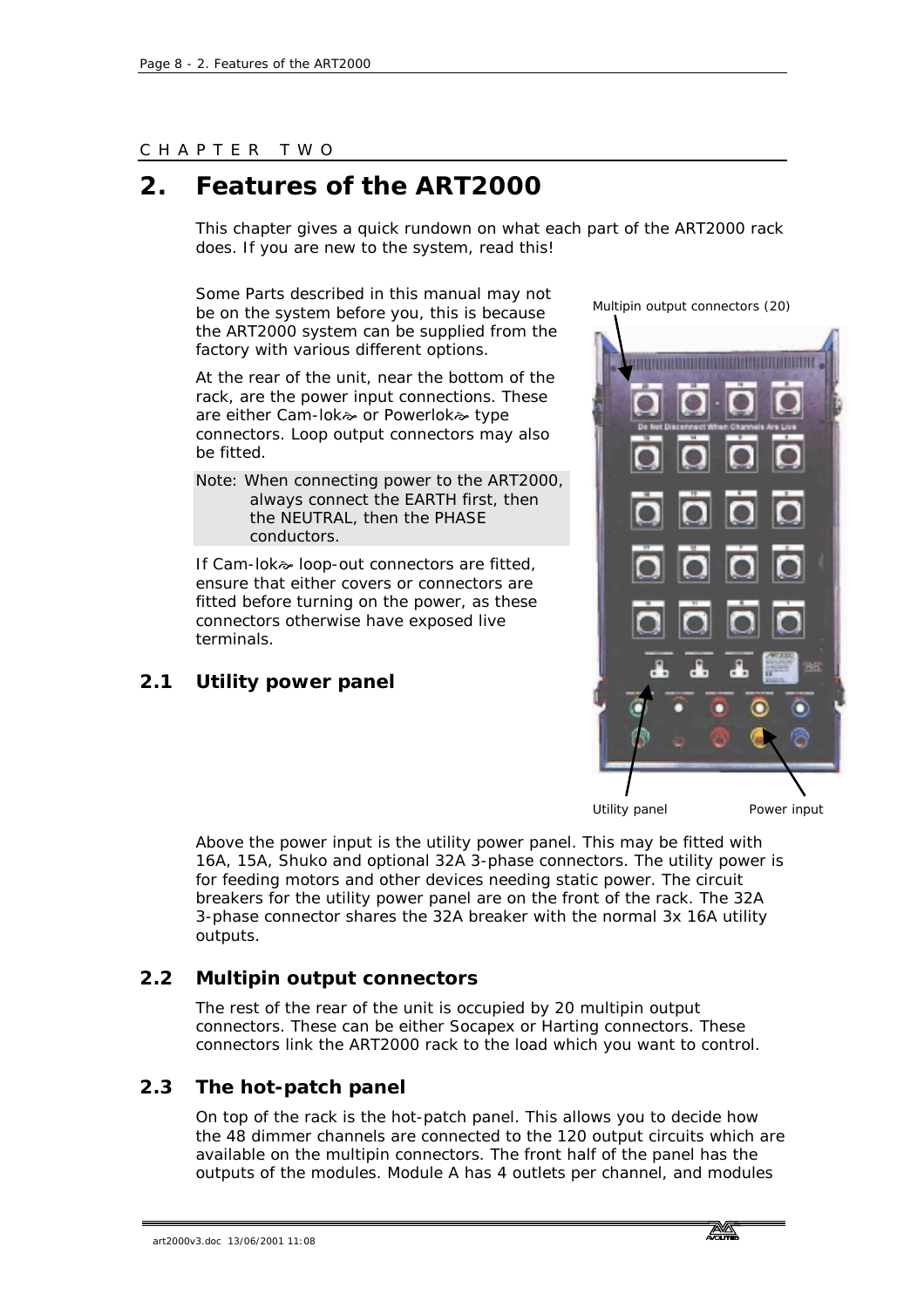B, C and D have 2 outlets per channel. The rear half of the panel has 20 sets of six connectors, one set for each of the multipin outlets on the rear of the rack.

At the very front of the hot-patch panel is a lamp test socket. This allows you to test the continuity of any circuit. There is also a desk lamp socket to allow a gooseneck lamp to be fitted so you can see what you are patching.

# **2.4 Main circuit breakers**

On the front of the rack, down at the bottom, there is a 3-phase circuit breaker for each module, and one for the utility power. Above the circuit breakers may be fitted an RCD for each module. There are also three individual circuit breakers for the utility power sockets.

# **2.5 Power modules**

The main part of the rack is taken up with the 4 power modules. These are interchangeable modules, and the available types are:

- **12x16A Dimmer module:** Each channel has a 16A C-type circuit breaker, a control knob and a "load present" indicator light per channel. The indicator lights when a load is connected to the channel, and the channel is turned off. The control knob allows manual control of the channel, if the local control option is turned on.
- **6x32A Dimmer module:** Each channel has a 32A C-type circuit breaker, and the same control and indicator features as the above 12 channel dimmer module.



Power modules

Circuit breakers & RCDs

• **Breaker module**: Mains distribution modules provide static power, which can be routed through the hot-patch bay and down the multicore cables, usually used to power intelligent lighting. The module has 12 channels of mains power which can be manually switched using the front circuit breakers.

If the mains distribution module is fitted as module B, C or D then 24 static power outputs are available on the hot-patch panel. If it is fitted as module A then 48 static power outputs are available.

- **Contactor module**: Relay modules are like mains distribution modules but each channel can be switched on/off by DMX control. These modules are useful if large numbers of ballasts or other special lighting effects need to be controlled. The relay module has "load present" indicators and control knob allowing manual control of the channel.
- **Blank panel**: If a bay is to be left empty fit a blanking panel to balance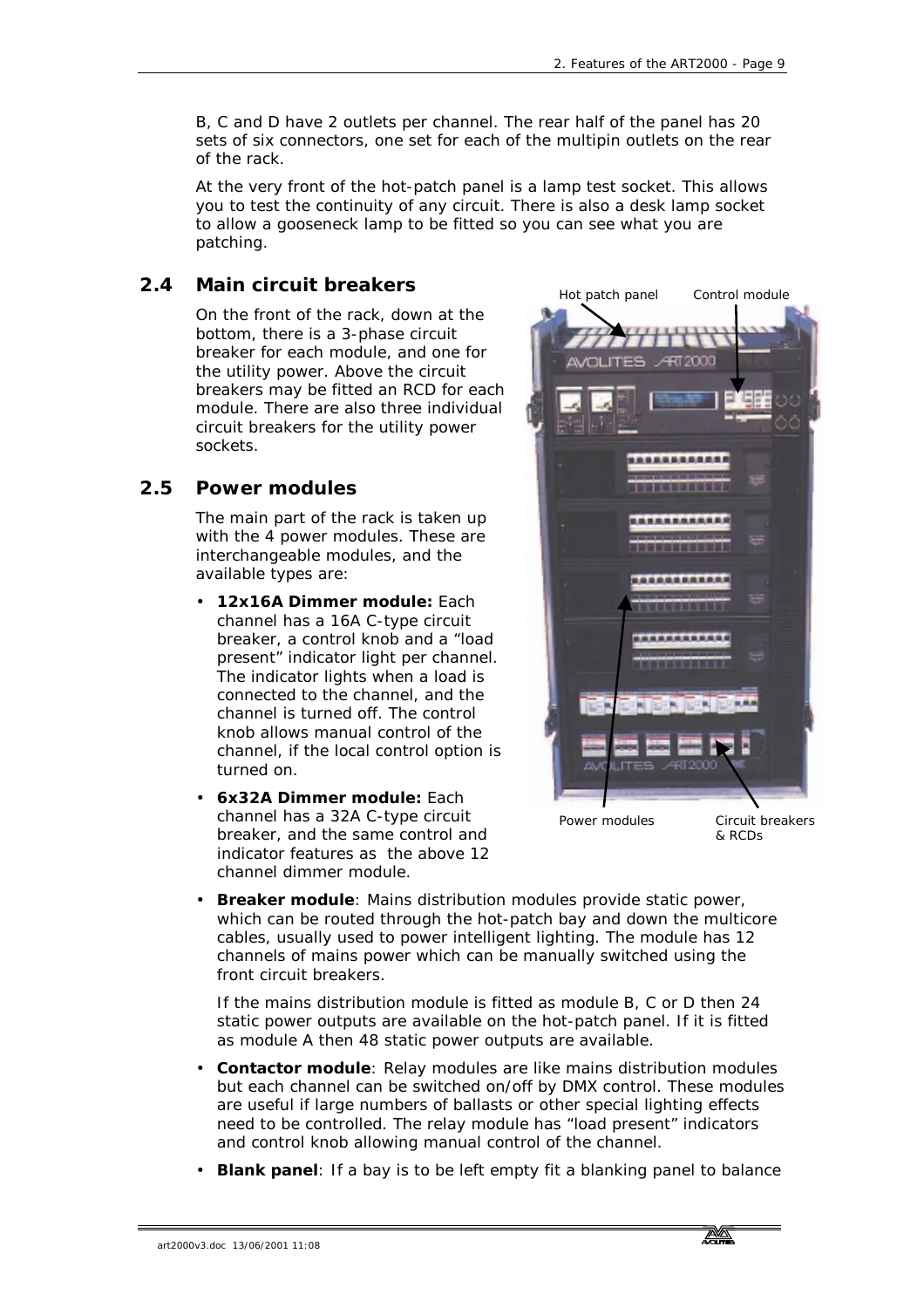the air flow inside the dimmer and prevent live parts to be exposed

#### **Dimmer Channel Mapping**

The ART2000 system allocates dimmer channels depending on the module type fitted to the rack up to a maximum of 48 dimmer channels.

Therefore a two bay frame fitted with two 6 channel modules will use dimmer channel 1-6 and 7-12, and the same frame fitted with 12 channel modules will allocated channels 1-12 for the first module and 13-24 for the next module.

In the case of a breaker module preceding a dimmer module in the rack the dimmer channel 1 will start at the first available dimmer channel.

| Module Type                    | Allocated channels |  |
|--------------------------------|--------------------|--|
| 12 channel 16A dimmer          | 12                 |  |
| 12 channel 16A breaker         |                    |  |
| 12 channel 16A contactor       | 12                 |  |
| 6 channel 32A breaker          | 6                  |  |
| No Bay fitted (blanking plate) |                    |  |

### **2.6 Control module**

At the top of the rack front is the control module. This allows you to set up how the dimmers will work. There are also voltage and current meters<sup>\*</sup> with phase selector switches, and neon indicators to show if the power is connected correctly.

The voltmeter switch allows you to measure the phase-neutral and phasephase voltages. A rotary switch below the test neons allows you to select which phase the electronics is powered from.

The "Display contrast" control allows you to adjust the darkness of the display.

The "Reset" button allows you to reset the system using a small pointed implement.

-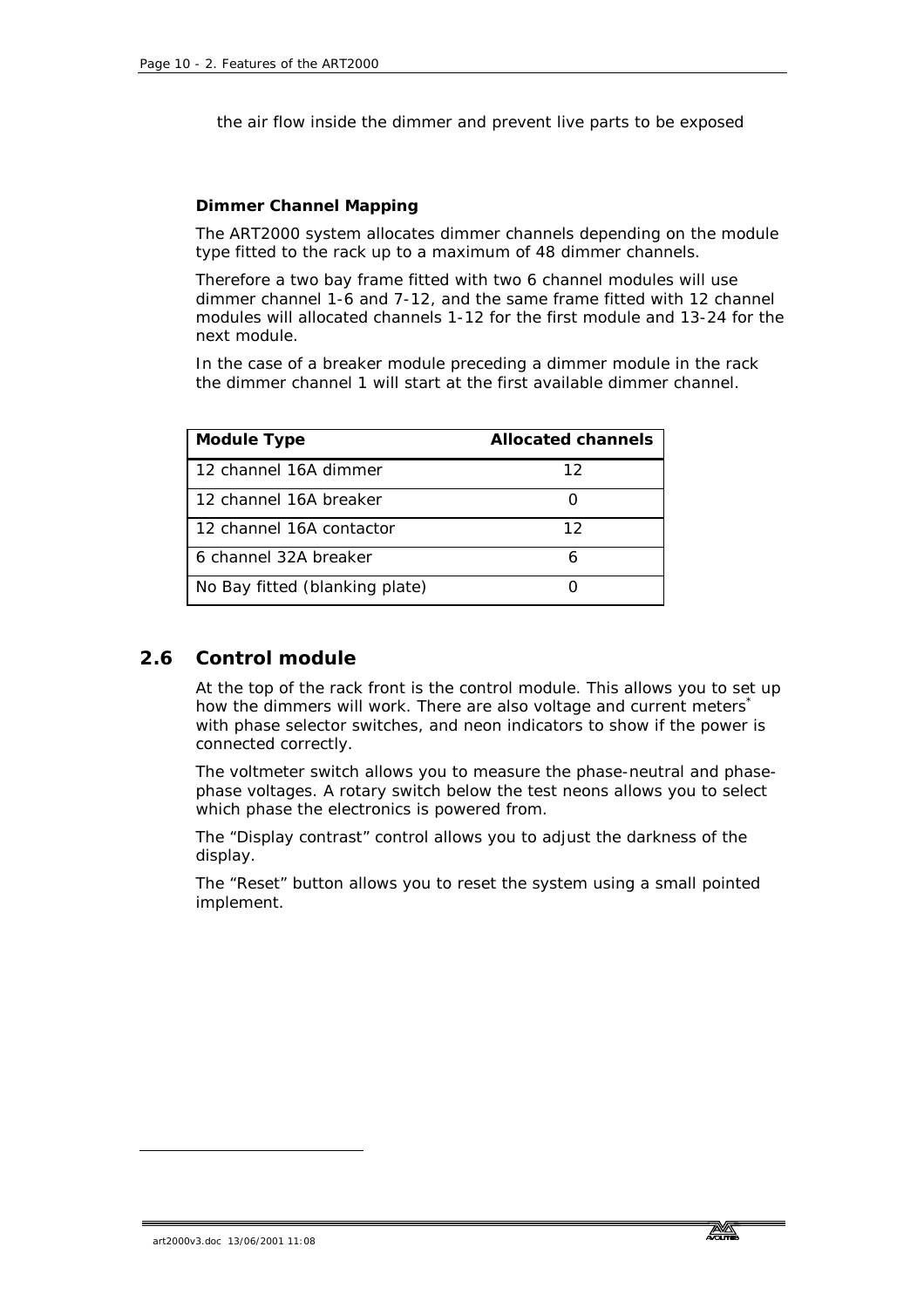<span id="page-10-0"></span>CHAPTER THREE

# **3. Installing the ART2000**

This chapter contains details of how to install the ART2000 rack, either for temporary or permanent operation.

# **3.1 Positioning the ART2000 rack**

Choose a location for the rack which is as near to the power feed as possible and allows access to the front and back of the rack. Consider how the cables will run in from the power feed and out to the lights, and try to avoid crossing walkways.

The ART2000 system is designed to operate in a maximum ambient temperature of 40°C and can run continuously when fully loaded at 16A per channel. The rack is fan-cooled; ensure there is adequate ventilation available - if the system is running in a closed room, consider providing some external ventilation to the room or spread the loads between more dimmers (see Specifications on page [31](#page-30-0) for cooling information). The system may shut dimmer modules down if it cannot release the heat it generates.

If you are using the system on an outdoor stage, ensure that the rack is situated somewhere dry and clear of the ground. If you shelter the rack with tarpaulins make sure that you do not obstruct the air vents and try to avoid using black plastic.

### **3.2 Power modules**

The ART2000 system has four "bays", in which you can fit either dimmer modules, power distribution modules or relay switch modules. If you have a selection of ART2000 modules and need to change the configuration of the rack by swapping modules, this is the time to do it.

Power distribution modules are used to feed static power down the multicore outputs, usually to run intelligent lighting. If you do not require this facility you can replace power distro modules with dimmer modules and have more dimmers in the rack (if you have spare dimmer modules available).

- *3.2.1 Changing power modules*
- *Unscrew the 2 M6 screws at the front of the module*
- → Use the handles in the front to pull it out (take care, it is quite heavy)
- *Fit the new module by guiding it into the slides*
- *Push it home and refit the screws.*

Only operate the system when all the modules are screwed in place, otherwise the connectors may be damaged.

Note: Avoid changing modules when powered because this may cause sparks, which will damage the connectors.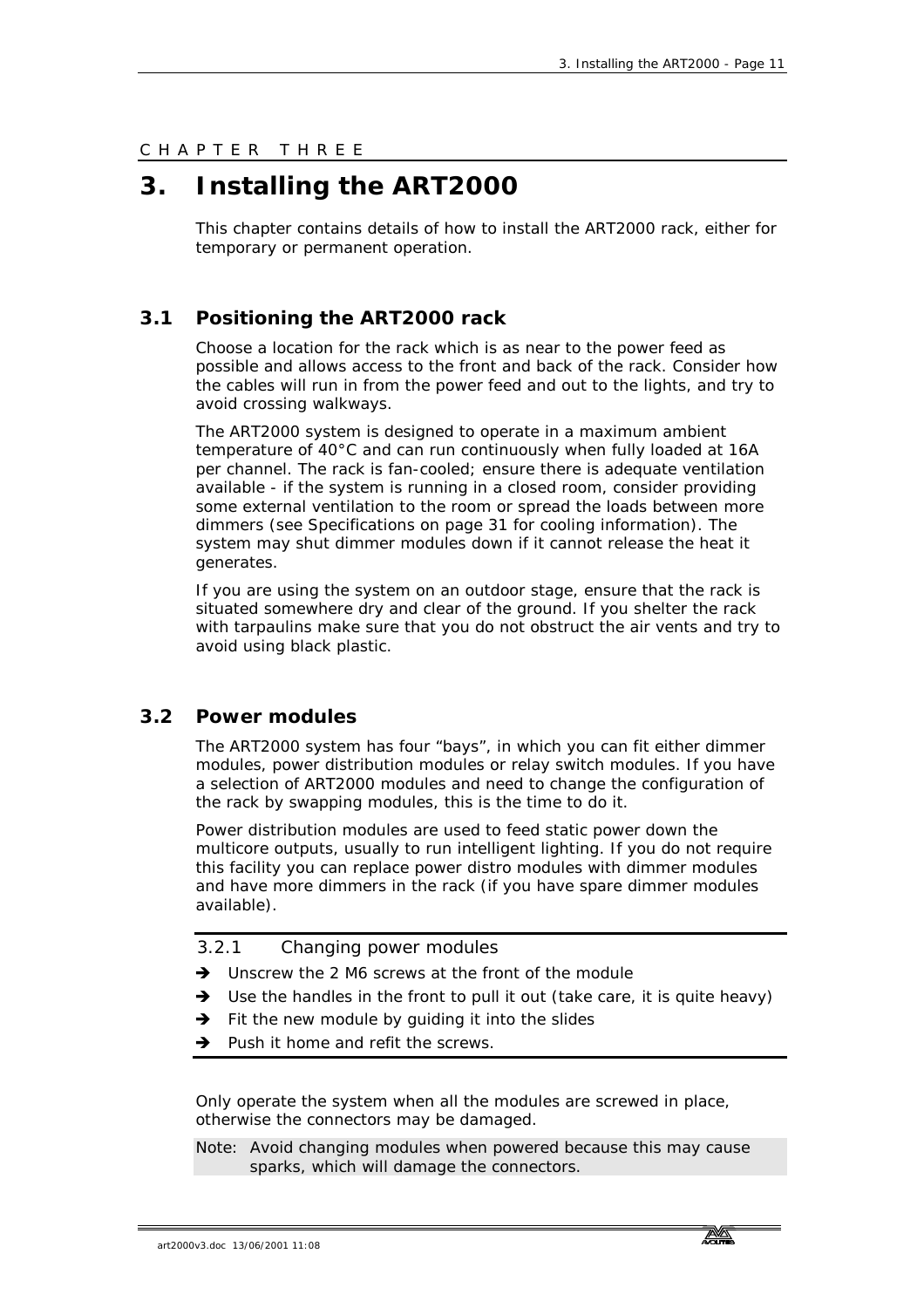### **3.3 Power supply**

You need to provide a three phase and neutral power supply to the ART2000 (TN-S) which is capable of delivering the amount of power required to run all the lights which are connected to it. If the power supply is under-rated it may trip during your show if you turn too many lights on at once. This is obviously not a good thing to happen. Also, an overloaded mains supply can suffer from a distorted waveform which can make it difficult for the ART system to control your lights smoothly.

The frequency of the mains is automatically tracked by the system, which makes the ART system suitable for use on local generator sets.

*3.3.1 Connecting the power supply* 

#### *Ensure the bay and utility circuit breakers are turned off*

- *Before handling the power cables ensure yourself that they are "dead"*
- *Connect the power supply to the Power Input terminals on the rear of the rack (earth first, then neutral, then phases)*
- *If loop out terminals are fitted you can use these to connect a second rack, provided you do not overload the supply. (Both Powerlok and Camlok have a 400A limit)*
- *Turn on the power feed do not turn on the racks yet.*
- *Check the connection neons on the front panel. The top 5 neons should all be lit. The bottom 2 should not be lit. Also check any other racks you have linked in.*
- *Check that the voltage of the supply is what you expected, using the voltmeter (the voltmeter and neons are fed through the control fuses)*
- → If all is OK, power up the control module by turning the rotary switch *below the neons to select a phase.*

When you turn on the power, the control module will boot up and display the following screen:

Line A 001 Dmx ok Line B 001 No Dmx Status Running OK Mode Test Off ------------------------------------------ OS 3.0R0 UCode 1.0 PDE 1.0/1.2 The ART team wishes you happy dimming

Now you can then power up the system by turning on the bay and utility circuit breakers.

**If the connection neons or voltmeter indicate a problem, DO NOT TURN THE RACK ON until you have corrected the problem, or you may cause serious damage to the rack and connected equipment.** 

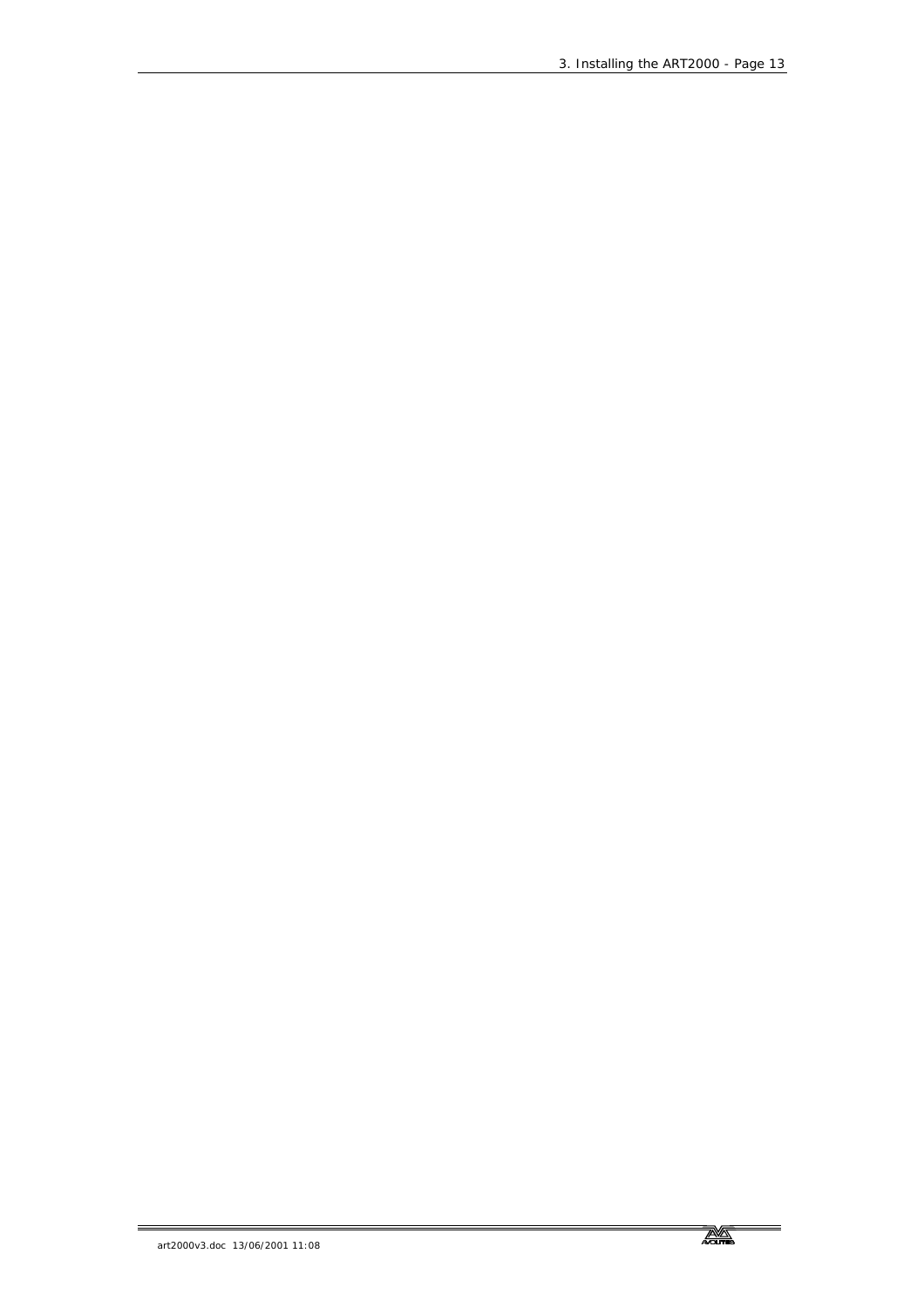If the display shows other messages, this may indicate that a problem has been found. See the Troubleshooting section on page [25](#page-24-0) for details of what to do.

If you cannot read the display you may need to adjust the display contrast control at the bottom right hand corner of the display.

### **3.4 Connections to lights**

You connect the lighting rig to the ART2000 through the multipin connectors (Socapex or Harting) on the rear panel. There are 20 connectors, each of which carry 6 channels (Harting-type connectors may carry 8 channels). The hot-patch panel allows you to determine which dimmer channel controls which output circuit.

Do not connect or disconnect the multipin connectors whilst channels are turned on, as this may cause arcing which will damage the connectors.

Note: Only connect loads through the multipin outlets or the utility outlets. DO NOT try to power any equipment directly from the dimmer output patch on the hot-patch bay as the patch cables do not carry an earth connection.

### **3.5 Control connection**

Two DMX inputs (and linked outputs) are provided, these allow you to use two consoles (such as a normal "static light" console and a moving light console), or to have a back-up control link. Normally the system will combine the two inputs with a highest-takes-precedence rule. It is also possible to configure the system so that some dimmers are controlled by one DMX input only (see section [4.5\)](#page-18-0).

If you need to change the DMX start address of the system this is described in section [4.1.](#page-15-0)

If you are linking the DMX cable on to other devices, ensure the termination switches are set to Off. If this is the end of the DMX line, set the termination switch to On for that DMX line. An indicator light comes on when the termination is On.

### **3.6 Patching module channels to lights**

Next you need to patch each light to a dimmer by connecting cables on the hot-patch panel.

At the front of the hot patch panel are the outlets from the modules. Module A has four outlets per channel, and modules B, C and D have two outlets per channel.

At the back of the hot patch panel are the plugs which link to the multipin connectors. There is a plug for each circuit on each connector. The picture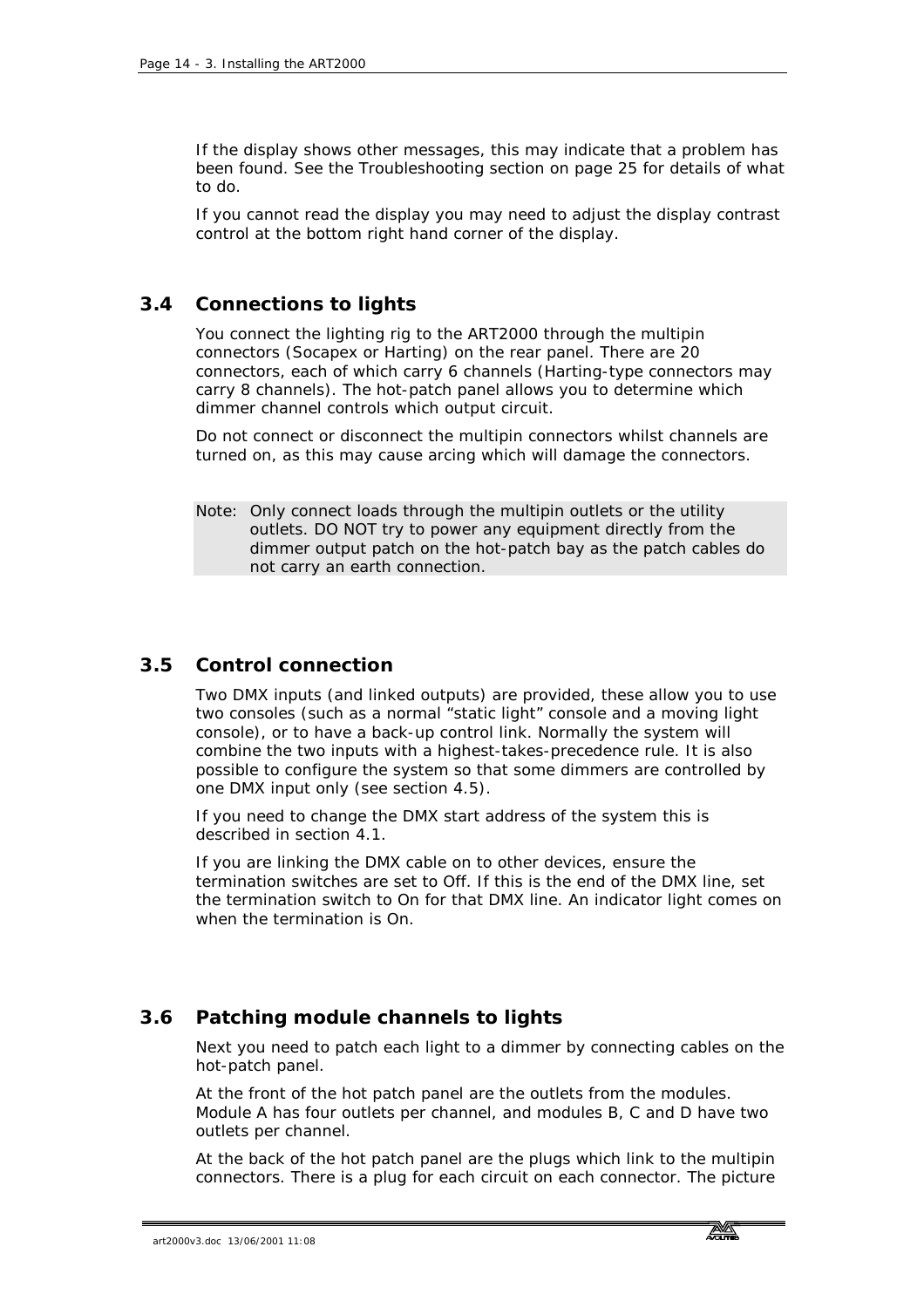shows module channel 19 (channel 7 on module B) connected to circuit 1 on multipin connector 1.

You can check if a circuit is working by plugging the patch cable into the lamp test socket rather than a module outlet. If the circuit is OK the lamp test light will come on.

You should also see the indicator lights on the channels come on when you connect a load to them.

The lamp test is powered by a PP3/MN1604/6F22 9V battery which is in the plastic compartment on the front of the rack. Press the Battery Test button to check the battery state. There is also a second compartment which holds a spare battery, though if you need it



someone will probably have already stolen it.

# **3.7 Testing channels using the local control faders**

When you are setting up the rig, it is useful to be able to fade up a channel from the dimmer rack. Each dimmer module or relay module channel on the ART2000 has a fader to allow you to do this. However, the faders can be disabled to prevent people playing with them. The display shows "Faders on" or "Faders off" to tell you what the current setting is.

### *3.7.1 Using the local faders*

- *Press TEST ON to enable the faders*
- *Turn the fader on the channel you want to change*
- *The fader and the DMX input are combined, whichever is highest has control*
- *Press TEST OFF when you have finished.*

The local faders combine with the DMX input using highest-takesprecedence (HTP) rules, in other words if the DMX input is turning the channel on full, you will not be able to take control using the local fader.

You can also program 12 memories into the ART2000 rack, which is useful in case of emergency, or for very simple setups where you do not need a control console. This is described on page [22.](#page-21-0)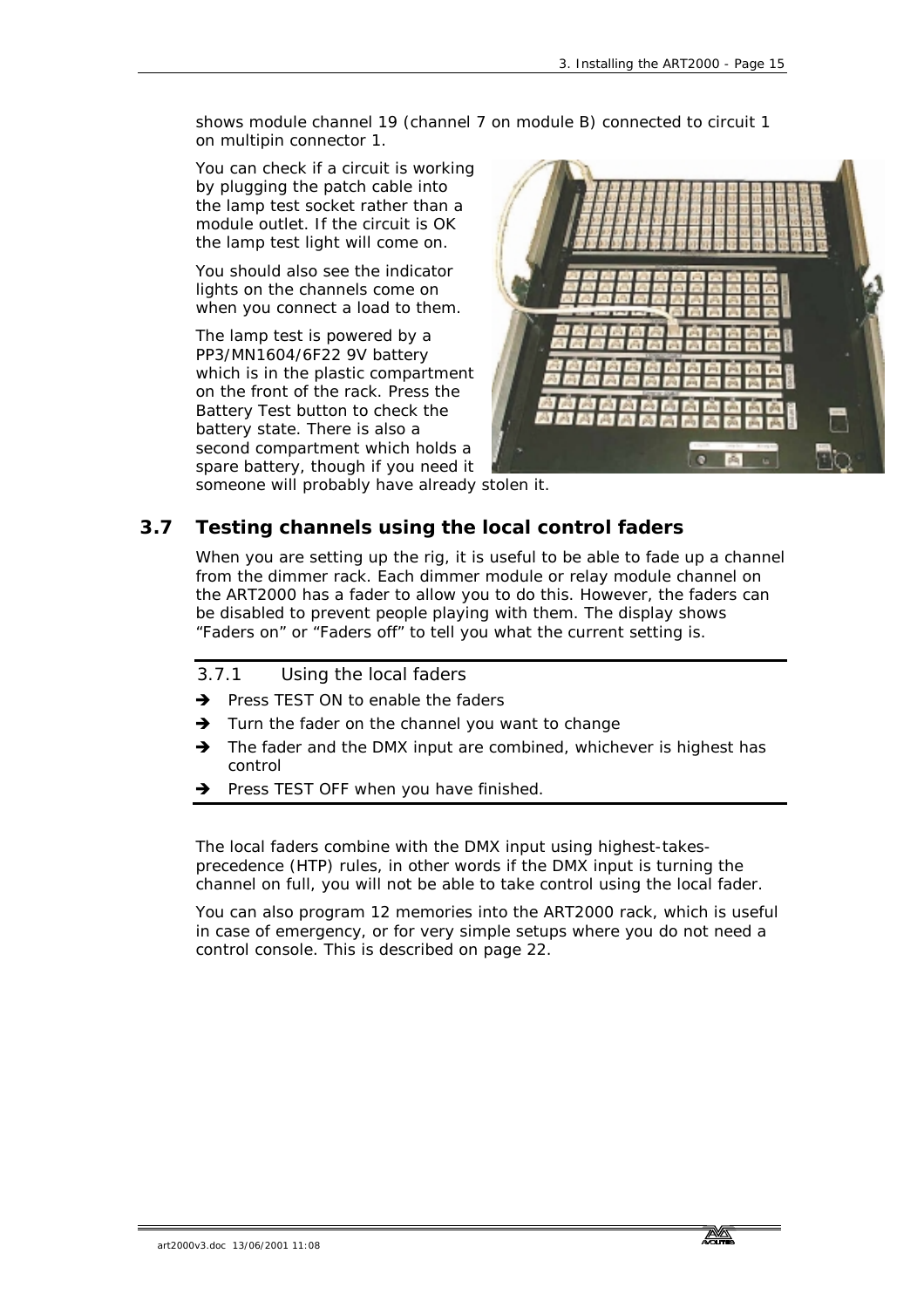#### <span id="page-15-0"></span>CHAPTER FOUR

# **4. Setting user options**

The ART2000 has a simple user interface. Each function has its own button, shown on the right, so you don't get lost in multiple menus.

This section describes how to configure the ART2000 rack to your requirements.



### **4.1 Setting the DMX start address**

In normal use, you will just set one start address for all 48 dimmers. Module channel 1 will operate from the DMX start address you set, and the other 47 channels will follow in a continuous block of channels. This is called "Rack Patch" mode, because the whole rack is patched in one go.

You can set the DMX start address differently for the two DMX inputs, so for example channel 1 can be controlled by DMX channel 100 on one console and DMX channel 300 on the other console. This can be useful if two consoles are controlling the rig, as sometimes happens if you are using moving lights with external dimmers to control the lamp, and normal static lights in the same show.

You can also allocate each channel to an individual DMX control channel. This is called Channel Patch mode and is described later.

- *4.1.1 Setting the DMX start address*
- *Press the DMX A button to change the start address for DMX line A*
- *Press the UP or DOWN buttons to change the start address shown on the screen*
- *To change in decades, hold down the X10 button and press Up or Down*
- *Press ENTER to store the new start address.*

The display shows

|                                    | Line A 001 Dmx ok Line B 001 No Dmx |
|------------------------------------|-------------------------------------|
| Status Running ok Mode Test Off    |                                     |
|                                    |                                     |
| Change Line A Module start address |                                     |
| Current start address is 001       |                                     |
| New start address is 002           |                                     |
|                                    |                                     |
| Dmx address 000 is not supported   |                                     |

You can set the start address for DMX line B by using the DMX B button in the same way.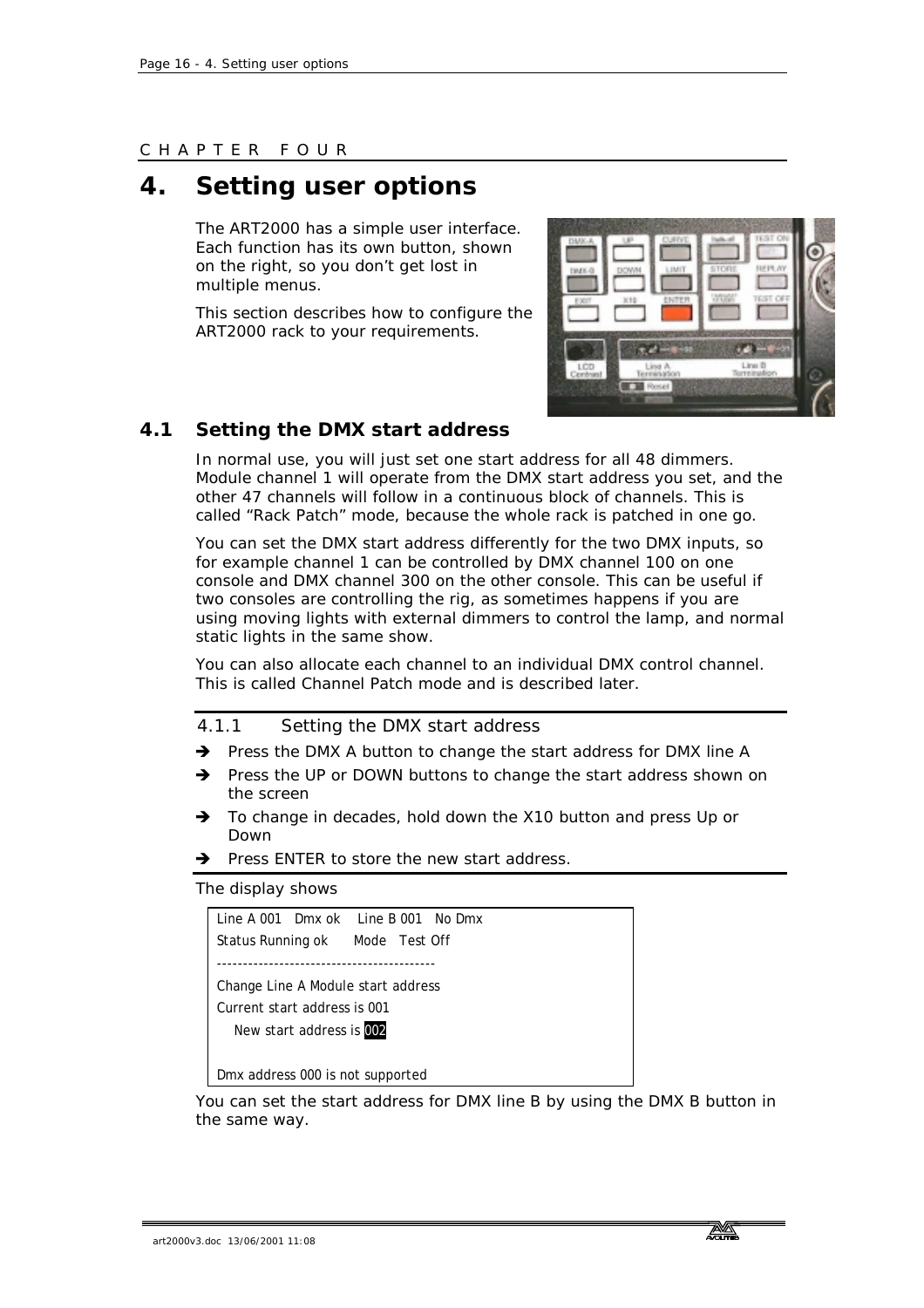### **4.2 Viewing the dimmer levels**

You can view the output levels of the dimmer channels by pressing the LEVEL button (above the STORE button). The display shows the output levels as a bank of numbers.



The screen shot above shows a 48 way frame with three 12 channel dimmer modules fitted.

The module type will determine the way the levels are displayed, where

| l 12 channel dimmer<br>or contactor module | Bay 1 011012013014015016017018019010010010 |
|--------------------------------------------|--------------------------------------------|
| 12 channel breaker or<br>no module fitted  | Bay 1                                      |
| l 6 channel 32A dimmer l                   | Bay 1 011012013014015016                   |

Pressing the UP / DOWN button will cycle the screen between the following data sources

| --- BAY INPUT LEVEL-  | Input to the dimmer without a curve applied |
|-----------------------|---------------------------------------------|
| --- BAY OUTPUT LEVEL- | Input to the dimmer following the curve     |
| --- DMX A LEVEL-      | Exclusive DMX Line A data                   |
| --- DMX B LEVEL       | Exclusive DMX Line B data                   |
| --FADER LEVEL         | Exclusive Fader data                        |

### **4.3 Setting the dimmer curve**

Each dimmer channel can have its own "Curve". This sets the relation of how the dimmer output responds to the control input.

You can either set each dimmer curve separately, or set them all together to the same curve.

*4.3.1 Setting the dimmer curve* 

- *Press the CURVE button*
- *Select the channel you want to modify using the UP / DOWN buttons, then press ENTER. The centre line (inverted on the display) shows the current channel*
- *Select the curve setting you want for that channel using the UP/DOWN buttons, then press Enter.*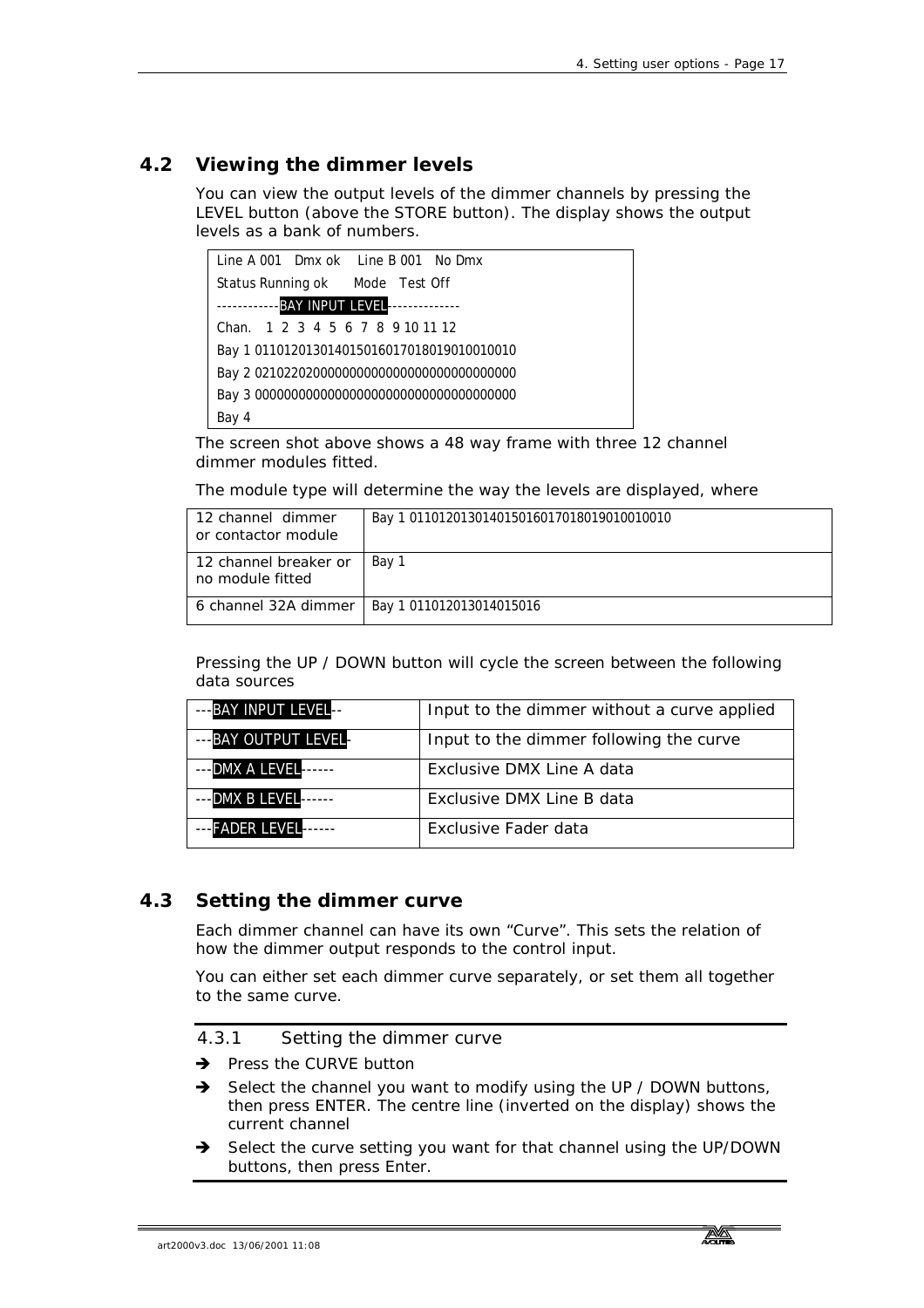The display looks like this:

| Line A 001 Dmx ok Line B 001 No Dmx   |  |
|---------------------------------------|--|
| Status Running OK Mode Test Off       |  |
|                                       |  |
| Change dimmer channel curve           |  |
| dimmer channel 48 curve: Linear Curve |  |
| dimmer channel 01 curve: Linear Curve |  |
| dimmer channel 02 curve: Linear Curve |  |
|                                       |  |

The available dimmer curves are:

- **Linear Curve** linear response with standard tungsten halogen lamps
- **Relay On >50**% channel turns on full wave, if input above 50% **Relay Off >50% -** channel turns off full wave, if input above 50%
- **BBC dim curve** special BBC specified curve
- **Avo FD dimmer** mimics the analog avolites FD curve if FD is set properly
- **Square law** square law dimming curve
- **5% Pre heat** channel stays on at 5%, input scaled over remaining 95% using a linear curve
- **10% Pre heat** channel stays on at 10%, input scaled over remaining 90% using a linear curve
- **15% Pre heat** channel stays on at 15%, input scaled over remaining 85% using a linear curve

You can modify all 48 channels in one go by holding X10 and pressing CURVE. The following screen display is shown:

| Line A 001 Dmx ok Line B 001 No Dmx  |
|--------------------------------------|
| Status Running ok Mode Test Off      |
|                                      |
| channel Curve setup for all channels |
| selected Curve is: Linear Curve      |
| press ENTER to change ALL channels   |
| press EXIT to abandon                |
|                                      |

Use the UP and DOWN buttons to select the desired curve, then press Enter.

### **4.4 Limiting the output of a dimmer**

Each dimmer channel can have its own "Limit" setting. This allows you to restrict the maximum output of the dimmer. You might want to do this to match the intensity of different lamps. The dimmer will scale its output over the remaining DMX data range.

Tip: The limit function can also be used to "slow down" the fading response of theatrical lights, which are often not used at full power. You can use this to match a 500W lamp fade speed to a 650W lamp.

*4.4.1 Setting the dimmer limit* 

art2000v3.doc 13/06/2001 11:08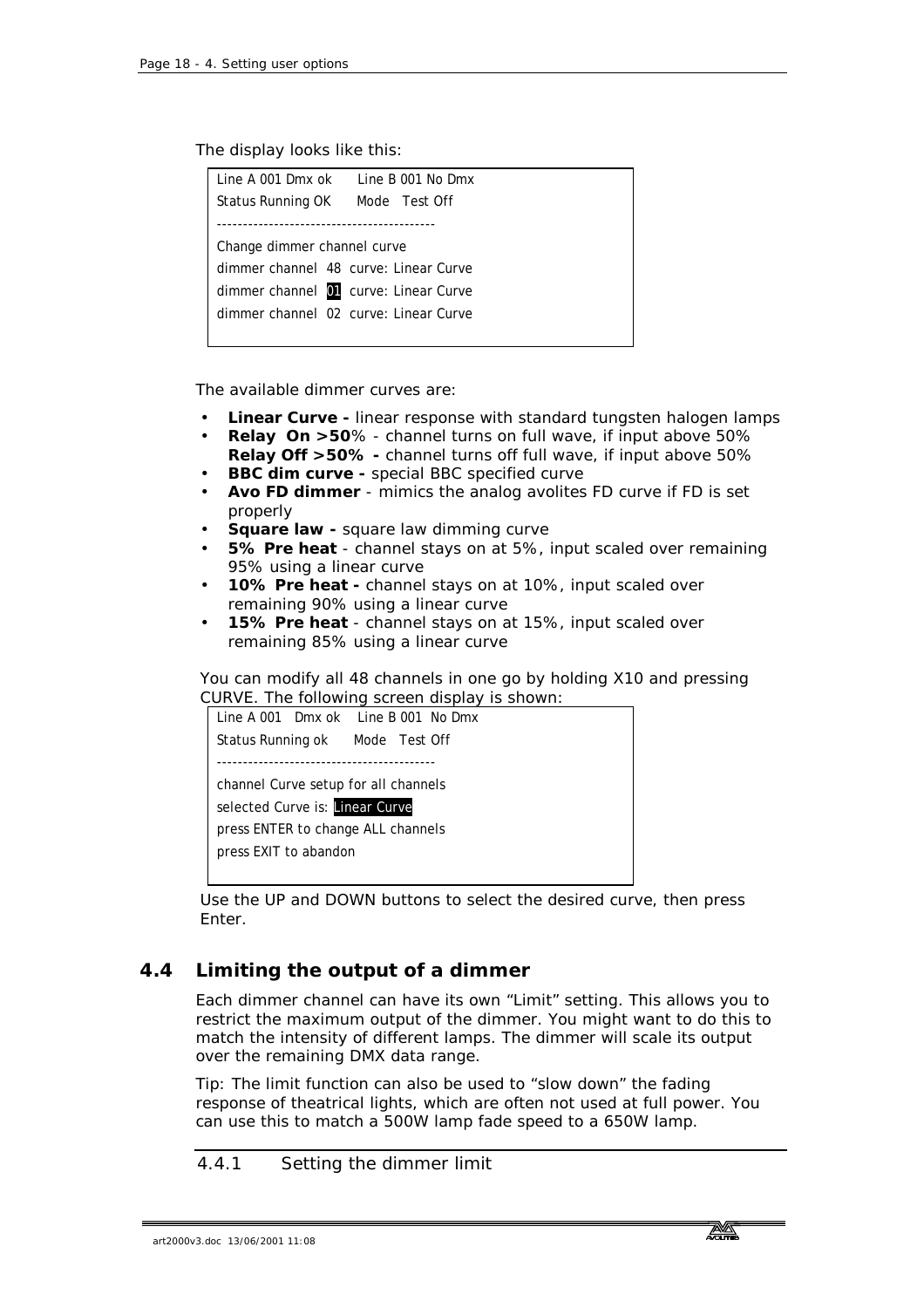- <span id="page-18-0"></span>*Press the LIMIT button*
- *Select the channel you want to set using the UP / DOWN buttons, then press ENTER.*
- *Select the Limit you want for that channel using the UP/DOWN buttons, then press ENTER.*

To modify the limit for all 48 channels in one go, hold X10 and press LIMIT. The following screen display is shown:



Use the UP and DOWN buttons to select the desired limit, then press Enter.

### **4.5 Soft Patch**

The ART2000 system allows you to allocate any DMX address to any dimmer channel on an individual basis. You can also set different allocations on DMX line A and line B.

It is important to know that the Art2000 will truncate the dimmer channels depending on the bay requirements. Consider the following set-ups,

A four bay system:

|                          | Bay $1 \mid 12x$ 16A dimmer | Dimmer channel 1-12          |
|--------------------------|-----------------------------|------------------------------|
|                          | Bay $2 \mid 12x$ 16A dimmer | Dimmer channel 13-24         |
| Bay $3 \mid 12x$ breaker |                             | No dimmer channels allocated |
| Bay 4                    | $12x$ 16 A dimmer           | Dimmer channel 25-36         |

A two bay system:

| Bay 1   12x 16A dimmer         | Dimmer channel 1-12  |
|--------------------------------|----------------------|
| $\vert$ Bay 2   12x 16A dimmer | Dimmer channel 13-24 |

A two bay system:

| Bay 1   6x 32A dimmer | Dimmer channel 1-6  |
|-----------------------|---------------------|
| Bay 2   6x 32A dimmer | Dimmer channel 7-12 |

The main application of the softpatch is to patch around faults or problems. You should preferably use the patching facility in your control console to allocate dimmers to DMX channels, because there is no way of transferring the patching information from the dimmer rack if you need to change to a different rack.

When the ART system leaves the factory the soft Patch is pre-loaded with a patch starting at DMX 001 dimmer channel 1 till DMX 048 dimmer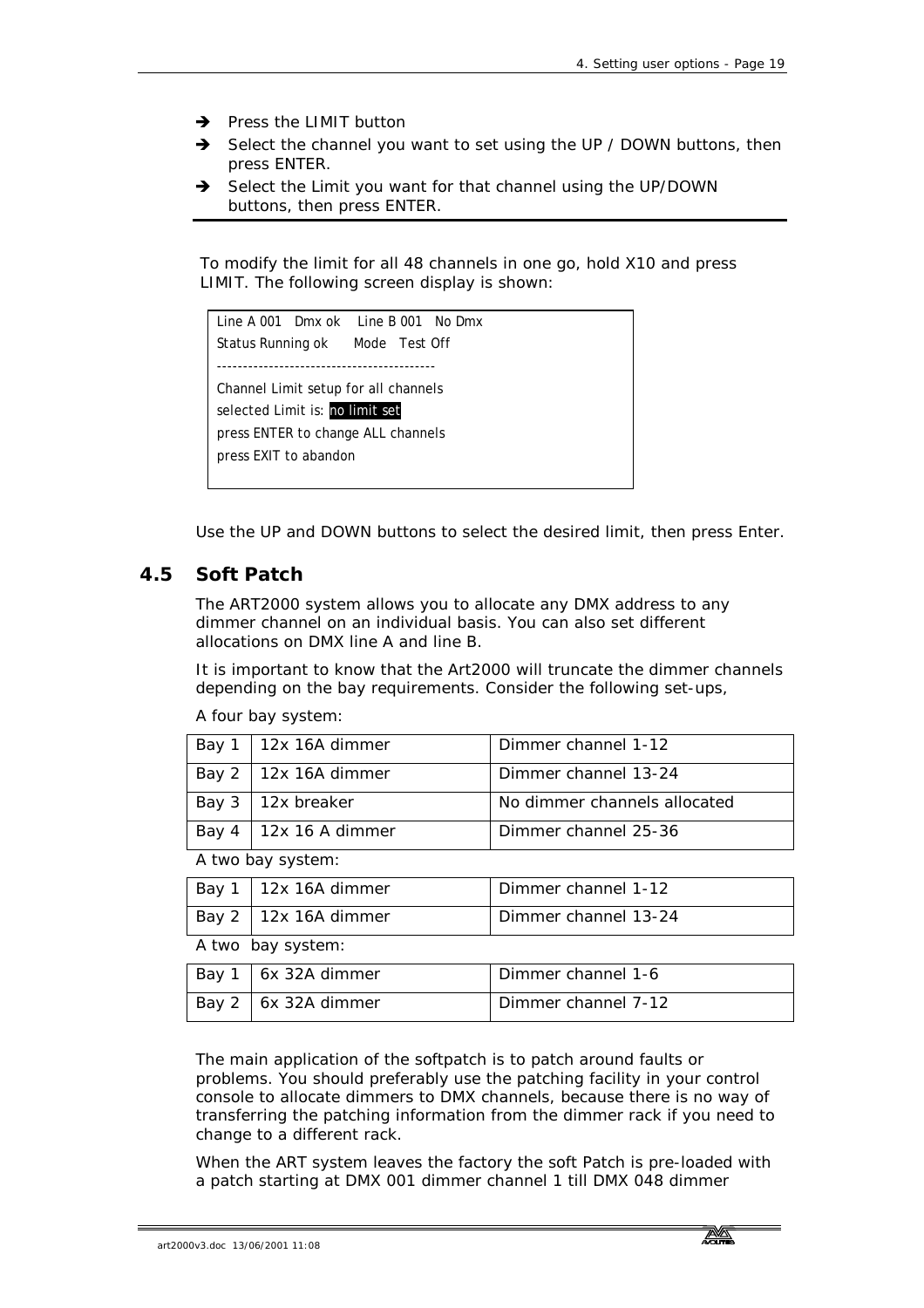channel 48.This is called a "one-to-one" (1:1) patch. In most cases you may want to start from a different start address like 200 or 127. This release will allow you to load a 1:1 patch after you have selected the soft patch mode.

#### **Changing the patch mode**

To use the soft Patch, you need to change the mode for DMX line A or B. The mode can be different for each line.

#### *4.5.1 Turning on the soft Patch*

- *Hold X10 and press DMX-A or DMX-B. The display will show the SoftPatch screen.*
- *Press UP / DOWN to change the NO into Yes, and press ENTER. The 1:1 Patch screen will now appear*
- *If you do not want a 1:1 patch to be loaded press EXIT,*
- *if you want to load a 1:1 Patch change the NO into Yes using the UP / DOWN button.*
- *Select the start address where the 1:1 patch needs to start from and press Enter.*

Screen shot after X10 and DMX A:

```
Line A 001 Dmx ok Line B 001 No Dmx 
Status Running ok Mode Test Off 
 ------------------------------------------ 
Do you want to use a softpatch for Line A 
                         yes
```
Screen shot after ENTER:



To switch of the softpatch, repeat the above procedure selecting NO when asked if a softpatch is to be used. The soft Patch information is not lost when you switch off the softpatch.

When a DMX line is in softPatch mode, the top line of the display shows "Patch" rather than the base DMX address.

If you need to allocate an individual dimmer channel to a different DMX address you do the following:

#### *4.5.2 Patching individual dimmer channels*

- *Press DMX-A or DMX-B (the Dmx input must be set to softpatch mode)*
- *The middle line of the display shows the active dimmer. Press UP / DOWN to select the dimmer channel you want to change, then press ENTER*
- *Press UP / DOWN to set the DMX address for this dimmer channel, then press ENTER*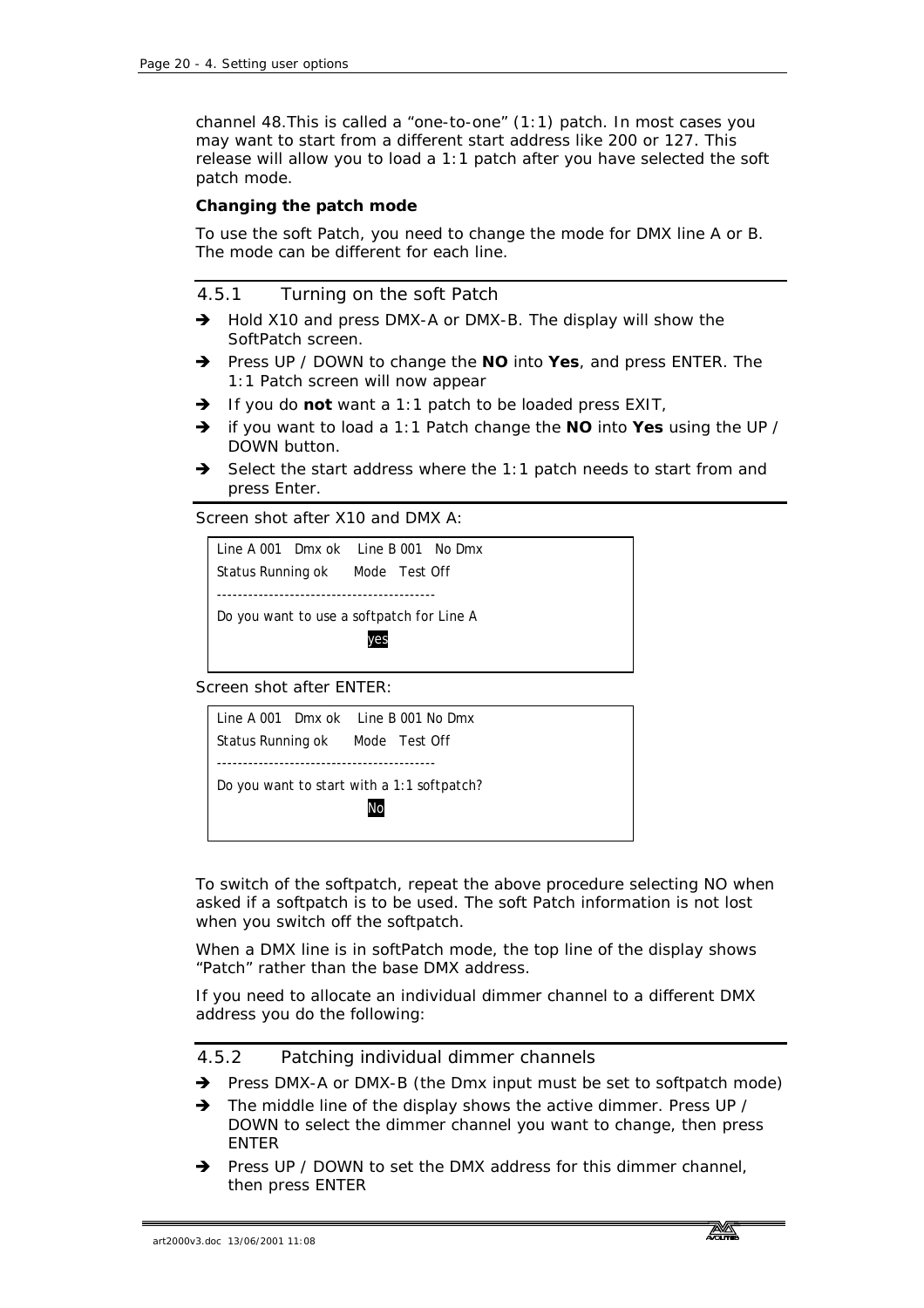*Repeat for other dimmers, or press EXIT to finish* 

The display shows

|                                 | Line A Patch Dmx ok  Dmx B 001  No Dmx |
|---------------------------------|----------------------------------------|
| Status Running ok Mode Test off |                                        |
|                                 |                                        |
| Dmx A softpatch                 |                                        |
| Dimmer Channel 48               | Dmx address 048                        |
| Dimmer Channel 01               | Dmx address 001                        |
| Dimmer Channel 02               | Dmx address 002                        |
|                                 |                                        |

### *4.5.3 "Parking" DMX channels*

You can set the DMX address of a channel to 000, this "parks" the dimmer channel so it is not controlled by that DMX line. This is useful if you want a dimmer to be controllable from only one of the two DMX lines, or if you want to disable a dimmer.

### *4.5.4 Behaviour of "X10 and UP /DOWN "*

When scrolling through dimmer channels the X10 and UP or DOWN combination will jump to the first dimmer channel of the following or preceding bay. Thus in a frame with four 12 channel modules pressing X10 and UP when selecting dimmer channels will result in the channel jumping from 01 to 13, 25 and 37.

When changing DMX addresses the X10 and UP or DOWN combination will jump in decades. Thus start addresses 015 changes into 25, 35 etcetera.

#### *4.5.5 When Dmx data has been interrupted*

The ART2000 system can detect the availability and usability of Dmx Data and will show this in the screen



- "Dmx ok " indicates Dmx data which can be used (Line A in above screen shot)
- "No Dmx" indicated either no dmx connected or bad Dmx (Line B in above screen shot)

The ART2000 will retain the last received DMX data if a single Dmx Data stream is interrupted (this in accordance with DMX 512 1990).

You can clear this data by pressing X10 and TEST OFF and all the channels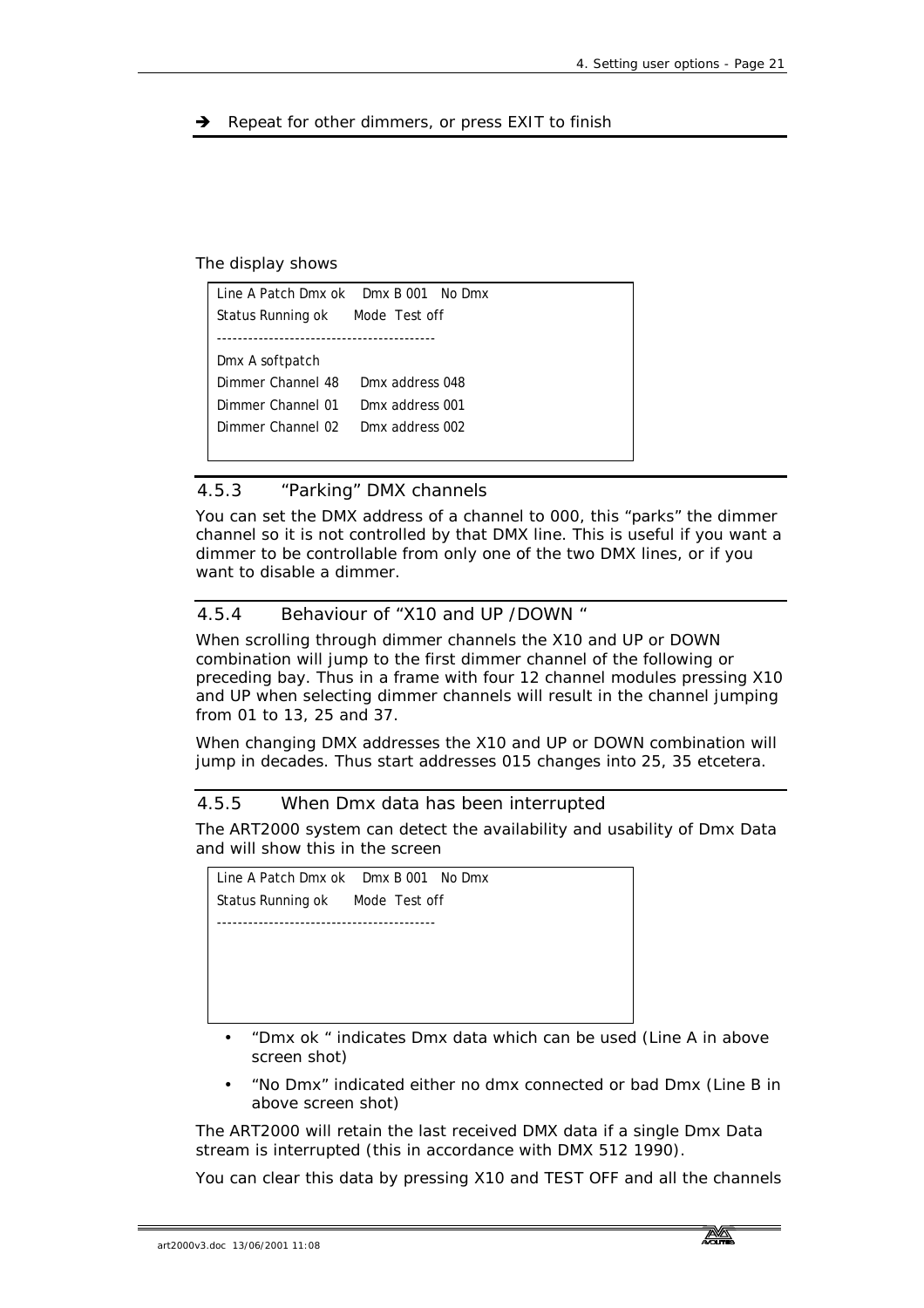<span id="page-21-0"></span>held at a level by the interrupted Dmx data will fade to off.

When two data streams are present and one is interrupted the ART2000 will fade out the "locked" data from the interrupted Dmx stream after 5 seconds and in 5 seconds. This will allow you to regain control over channels held at a level by the interrupted Dmx Stream.

### **4.6 Storing dimmer level memories**

The ART2000 system can store 12 memories internally. A memory contains the state of all the 48 channels. This can be useful to keep the show going if the control console stops working, or if you have a very simple static set-up which does not require a control console.

If you have multiple racks of Avolites ART dimmers (2000, 4000 or 6000), you can instruct all connected ART systems to store a "Global" memory. Once you have stored memories, you can play back these memories from one control module, allowing you access to all the channels on all the racks using the controls on the first rack. If you are planning on doing this, the first rack in the DMX line will be the Master rack, and all the others will be Slaves. The Master rack will use the DMX-A line to command the downstream racks to save or play back the memory, and so it is best if only ART systems are connected to the DMX line downstream from the Master, since other systems may interfere with memory replay or recording.

### **4.7 Storing a memory**

When you store a memory, it records the current state of all the dimmers channels. Memories can either be stored as "local" (just the current rack) or "global" (the current rack will store the memory and instruct all downstream systems to store as well).This is particularly handy when storing memories on a multiple dimmer system setup, as you will only have to store 12 global memories, and not 12 memories for every system.

Use the following procedure to store a memory

#### *4.7.1 Storing a memory*

- *Press the STORE button*
- *Select the Fader location you want to store in using the UP / DOWN buttons, then press ENTER*
- *Select "Local" or "Global" using the UP/DOWN buttons, then press ENTER.*

Screen shot after memory 6 has been entered:

```
Line A 001 Dmx ok Line B 001 No Dmx 
Status Running ok Mode Test off 
------------------------------------------ 
Store a memory to a channel fader 
Store memory 06 as a local memory
```
### **4.8 Replaying a memory**

You can replay a memory either locally (just the current rack) or globally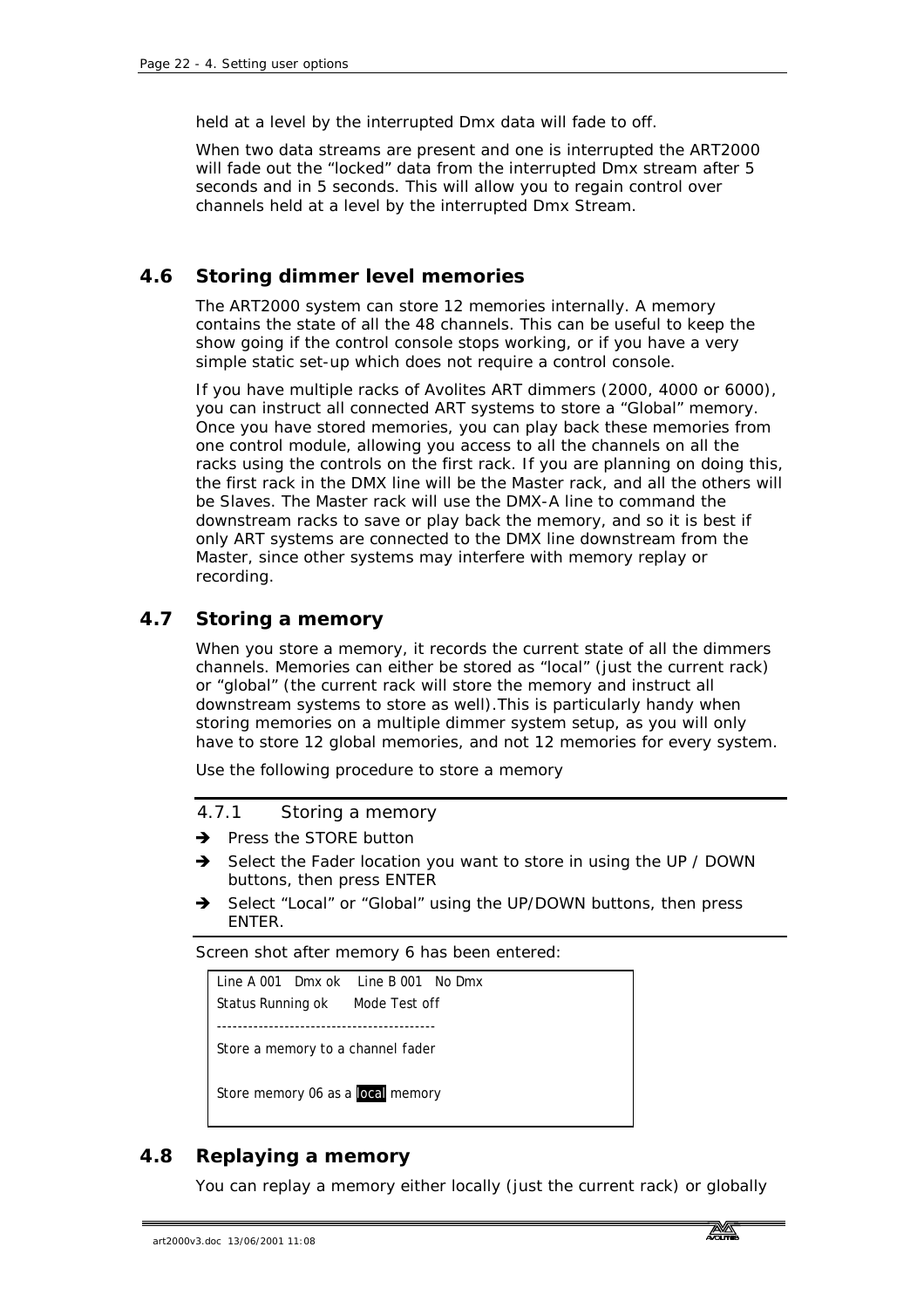(the current rack and all downstream racks). When you replay a memory locally, the output is HTP mixed to any DMX levels which may be present.

Use the following procedure to replay a local memory.

- *4.8.1 Replaying a local memory*
- *Press the REPLAY button*
- *Turn the fader for the memory you want to replay (faders 1-12 on the top dimmer module)*
- *Press TEST OFF to stop the memory replay.*

Note: The faders used to replay a memory are the first 12 faders on Bay 1 If a power distribution module is fitted in Bay A, no memories can be replayed locally.

If you want to replay a memory globally (i.e. turn on Memory 1 on all the racks), you need to carry out the following procedure at the Master rack (the one which is first in the DMX line).

Note: that the DMX line will be interrupted; if you have other equipment connected after the master dimmer rack they will lose DMX.

*4.8.2 Replaying a global memory* 

- *Press the TRANSMIT MEMORY button on the Master rack*
- *Press ENTER to confirm*
- *Turn the fader for the memory you want to replay (faders 1-12 on the top dimmer module). The memory will replay on all racks.*
- *To stop transmitting memories, Press the TRANSMIT MEMORY button on the Master rack*
- *Press ENTER to confirm*

You can pre-view what channels are stored at what level in a memory without replaying it

*4.8.3 Pre-viewing a memory* 

- *Press X10 and STORE*
- *Use UP and DOWN to cycle trough the 12 memories*

Memory pre-view screen shot

| Line A 001 Dmx ok Line B 001 No Dmx          |
|----------------------------------------------|
| Status Running ok Mode Test off              |
| -----------MEMORY 01 STORED LEVEL----------  |
| Chan. 1 2 3 4 5 6 7 8 9 10 11 12             |
| Bay 1 00 00 00 00 00 00 00 00255 00 00 00    |
| Bay 1 00 00 00 00 45 00 00 00 00 00 00 00 00 |
| Bay 1 00 00 00 00 00 00 09 00 00 00 00 00    |
| Bay 1 00 00 00 00 00 00 00255 00 00 00 00    |

Pressing the EXIT button will restore the normal screen.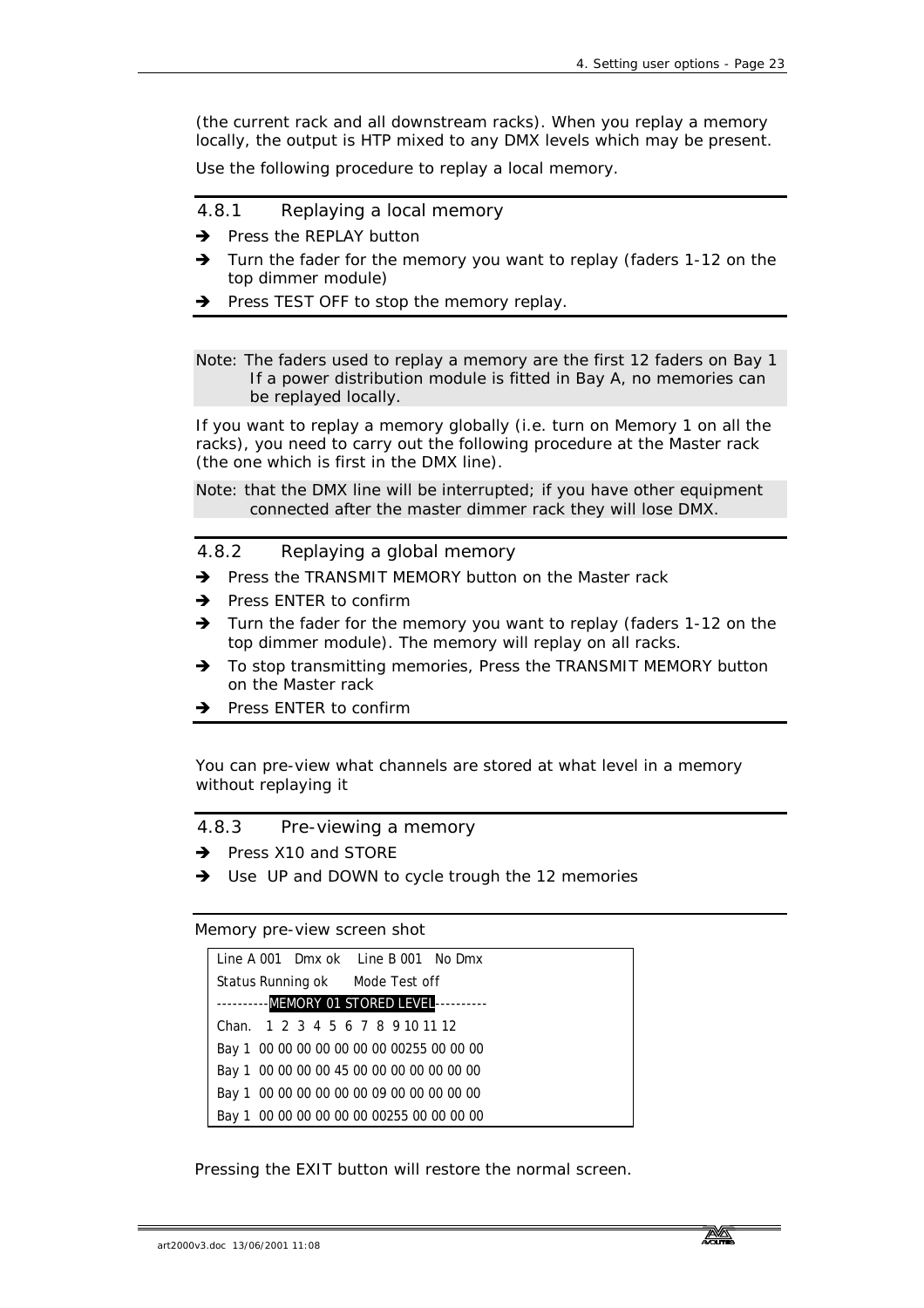# <span id="page-23-0"></span>**5. ELDC Option**

The ART2000 can be fitted with the ELDC Option, This option allows you to disable the RCD from tripping the bay breaker during live shoots.

The ELDC system will power up in the "RCD enabled" mode indicated by the Green switch being lit. After that each bay can be individually disabled using the ELDC Master control key-switch and the Red disable switch.

The switches will indicate the status of the ELDC system

| Green switch lit               | ELDC detector active and enabled (Bay is Protected)                                                                                                                    |
|--------------------------------|------------------------------------------------------------------------------------------------------------------------------------------------------------------------|
| Red switch lit                 | ELDC detector active and disabled (Bay is unprotected)                                                                                                                 |
| Green or red<br>switch not lit | ELDC detector not active, switch control power on to activate<br>ELDC system. The ELDC system is not to be used in this mode<br>(Bay is unprotected and unsafe to use) |

*5.1.1 Disabling an ELDC RCD* 

- *Turn and hold the ELDC master control key-switch to "Allow RCD Disable"*
- *Select the bay(s) to be disabled by pressing the Red "RCD disable" switch, the red switch is now lit*
- *Return the ELDC master control key-switch to the centre position*

When the Key-switch is in the centre position the key can be removed and **no** changes can be made to the Disable selection.

The RCD's will return to the "enabled mode" after a power down and up cycle

*5.1.2 Resetting the RCD Disable Selection.* 

- *Turn the Master RCD control key-switch to "Reset RCD Disable", all green switches are now lit*
- *Return the Master RCD control key-switch to the centre position*

 Note: The ELDC Sensor tripping current is rated at 30mA/30mSec. Power for the ELDC system is derived from the Phase selector and should be 240V ± 10%.

**Warning**: Do not use the system without either the Green or Red indicator lit on used bays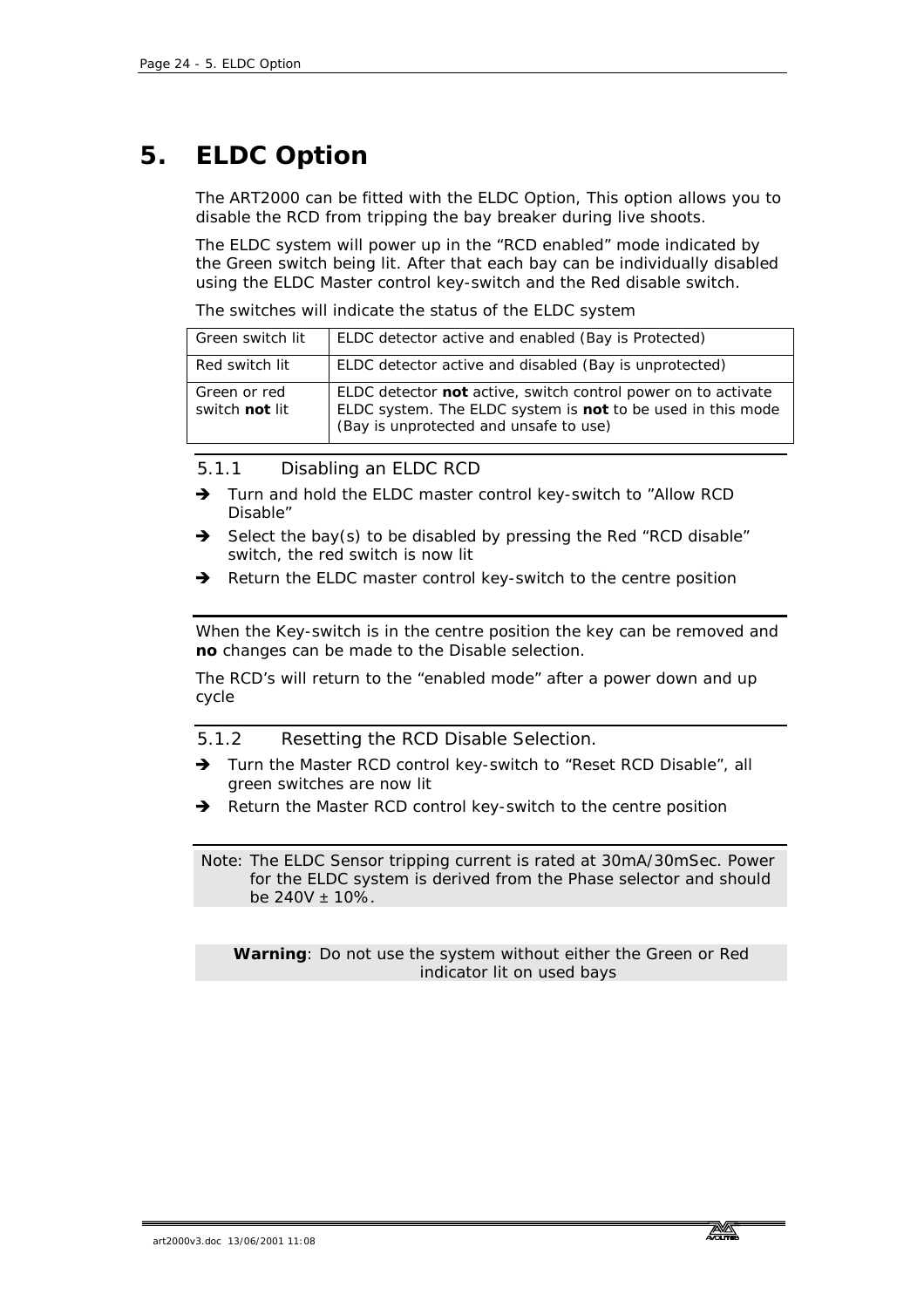CHAPTER SIX

# <span id="page-24-0"></span>**6. Troubleshooting**

The ART2000 system includes many self-testing features. If there is an internal problem in the system, the control module will usually detect the problem and tell you about it.

The Status line on the display tells you if the system is happy and healthy, or if there is something you need to worry about. "Running OK" means that everything is good. "warning" means that there is a problem, but the dimmer will carry on working.

### **6.1 System setup**

You can display more information about the system by holding down the X10 button and pressing the LEVEL button.(above STORE)

| Line A 001 Dmx ok Line B 001 No Dmx               |  |  |                                      |
|---------------------------------------------------|--|--|--------------------------------------|
| Status Running ok Mode Test off                   |  |  |                                      |
| -------------------BAY STATUS-------------------- |  |  |                                      |
|                                                   |  |  | Found Chan Control Temp OverTemp Run |
| Bay 1 Yes 12 123 20 No 81                         |  |  |                                      |
| Bay 2 Yes 12 456 21 No 71                         |  |  |                                      |
| Bay 3 No 00 789 -127 No 00                        |  |  |                                      |
| Bay 4 Yes 12 101 21 No 61                         |  |  |                                      |

This screen shows the status of the bays, where:

| Found    | Yes indicates module detected                                         |
|----------|-----------------------------------------------------------------------|
|          | No indicates module not present or undetected                         |
| Chan     | 00 No module detected therefore no dimmer channels allocated          |
|          | a 6 channel module detected and 6 dimmer channels allocated<br>06.    |
|          | 12 a 12 channel module                                                |
| Control  | A run counter inside the dimmer controller (should not be stationary) |
| Temp     | Temperature of the module ( $\pm$ 3 degrees C)                        |
| OverTemp | Indicates the state of the over temperature switch on the module      |
| Run      | A run counter on the Module controller (should not be stationary)     |

To see the software details press UP or DOWN when the above screen is active

X10 and LEVEL SCREEN the press UP

|                                  | Line A 001 Dmx ok Line B 001 No Dmx |  |
|----------------------------------|-------------------------------------|--|
| Status Running ok Mode Test off  |                                     |  |
|                                  | SOFTWARE VERSION---------------     |  |
|                                  |                                     |  |
|                                  |                                     |  |
| ART OS3.0R0 Ucode 1.0 PDF1.0/1.2 |                                     |  |
|                                  |                                     |  |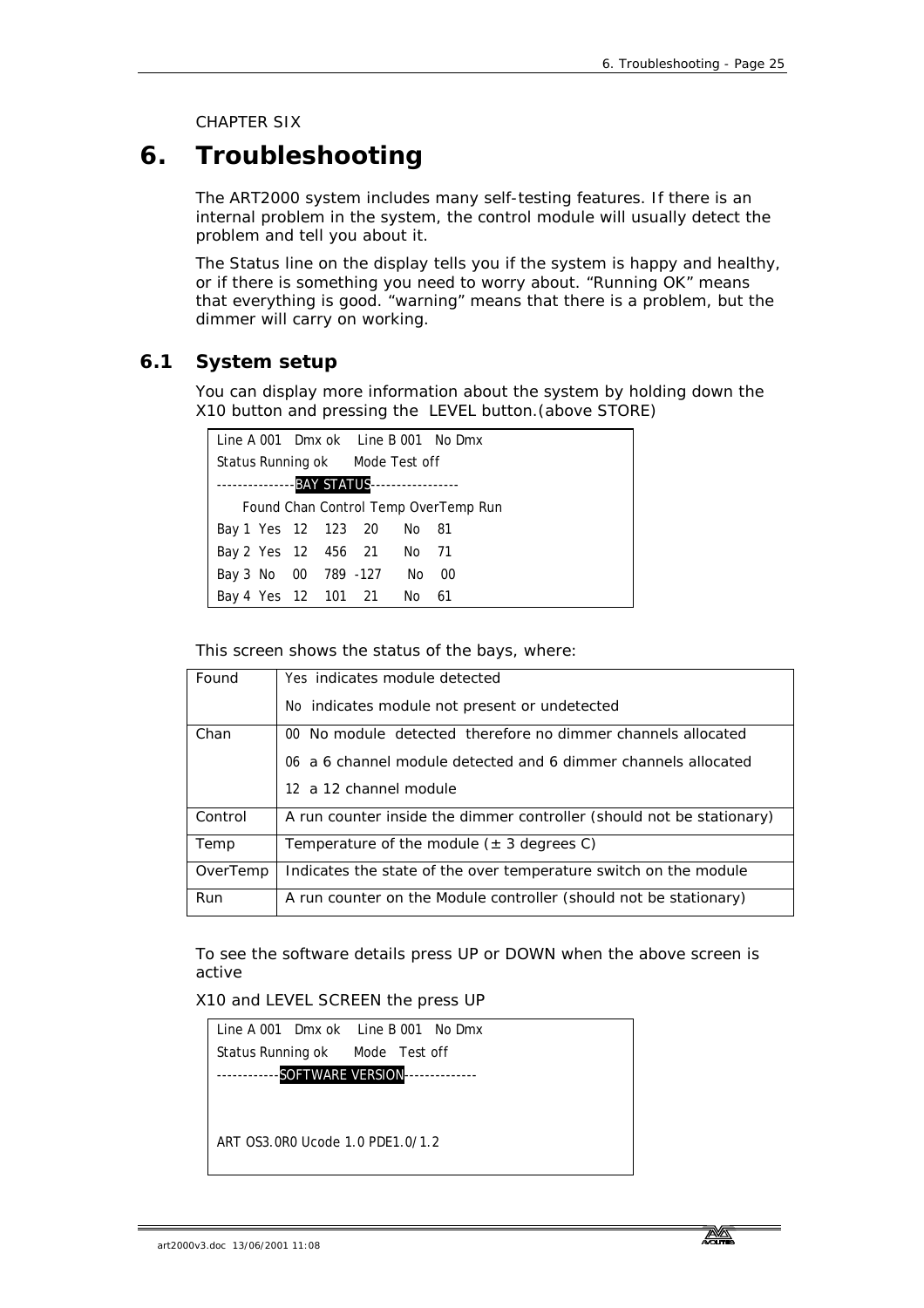Pressing the EXIT button will restore the normal screen.

The internal software can be updated using PC software and special cable, (avolites part number 1808-0016) available from Avolites. Full instructions are given by the PC software.

### **6.2 Overheating**

If the system detects that it is overheating (heatsink temperature over 75°C), it will display the following warning



Ensure that all fan vents are clear and that sufficient air flow is available to naturally cool the module.

If the temperature continues to rise the following message will apprear



The affected dimmer module is be shut down.

### **6.3 Module sensing**

If the system detects that it cannot communicate with a module which was OK at power-up, it displays the following message



A module not being correctly fitted in a bay or being removed whilst powered up usually causes this.

### **6.4 Problems with setup changes**

If the system cannot write setup changes into its permanent memory it displays the message below. The system will continue to operate but setup changes will be lost when it is powered down.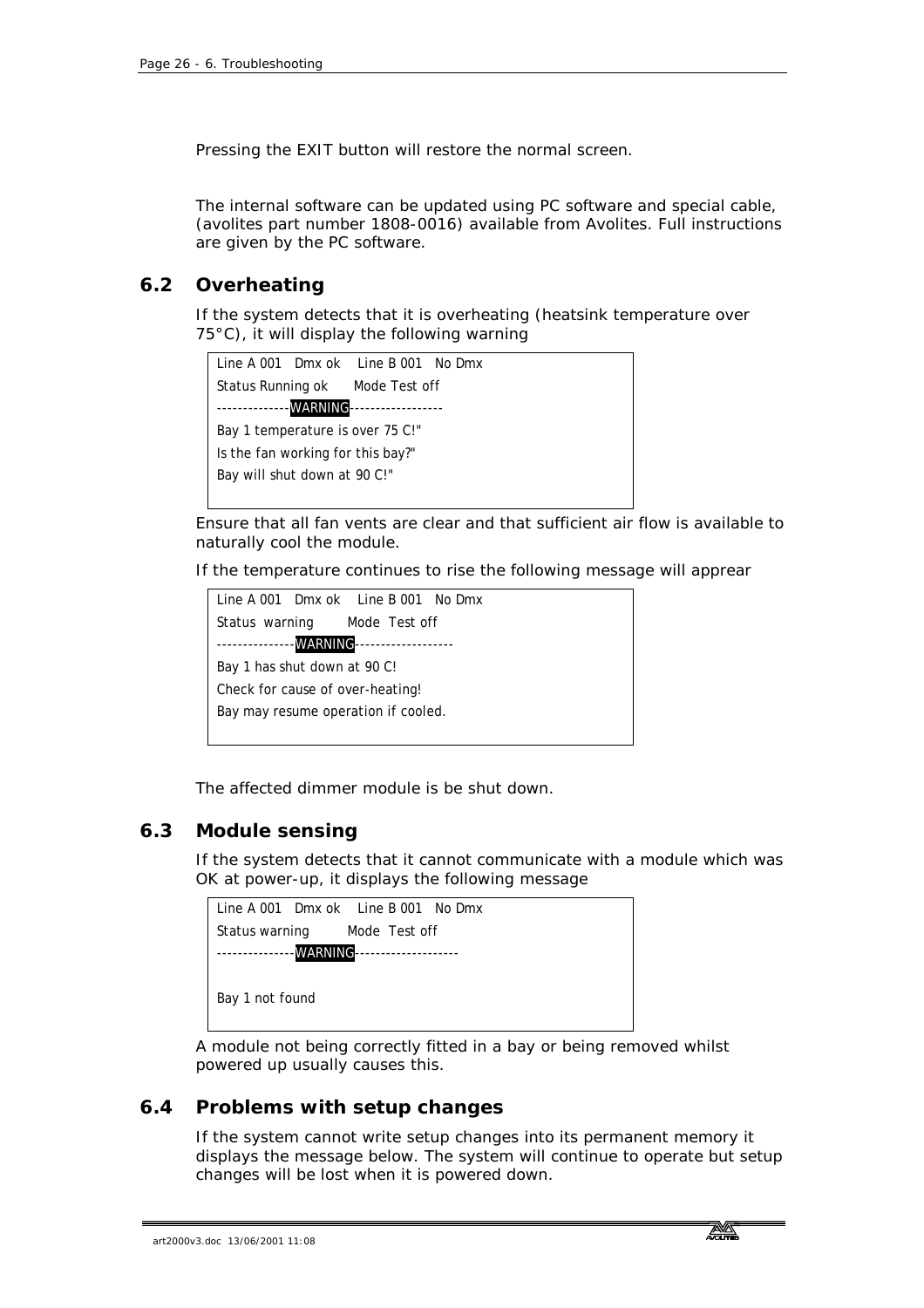

Please Contact Avolites for service if this problem occurs.

### **6.5 Dimmer Engine Control Problems**

If the system cannot start-up one or more of the four dimmer engines the following message will appear

|  | Line A 001 Dmx ok Line B 001 No Dmx          |                         |
|--|----------------------------------------------|-------------------------|
|  | Status Warning Mode Test off                 |                         |
|  | ----------------WARNING--------------------- |                         |
|  | Bay 1 dimming control has stopped!           |                         |
|  | Check ic's in the control module!            | Power down and restart. |
|  |                                              |                         |

The remaining bays will work as normal and the dimmer can be used

### **6.6 Software upgrade**

Any ART system running OS 2.0R0 or higher software can be upgraded using a serial cable and a PC.

The Software will be made available free of charge , on the Avolites web site under "Downloads", you will also find data on how to make the cable

Alternatively you can buy the cable from Avolites, part number: 1808-0016

### **6.7 Resolving circuit problems**

If a dimmer circuit does not operate as you expect, don't panic! There are several possible causes.

Check the lamp: on the hot-patch panel on top of the rack, connect a cable from the multicore channel to the lamp test socket and check that the lamp test light comes on. If not, the lamp or multicore cable is faulty. Try another lamp or a different cable.

Check the dimmer channel: With all control channels at zero, plug the hot patch cable from the multicore channel to the dimmer channel. The neon on the dimmer channel should come on to indicate a load is present. Press Test On and fade up the manual fader on the channel. If this does not work there is a problem with the dimmer channel (check the channel circuit breaker is turned on!). If you have a spare dimmer module try changing the module.

Check the control setup: If all the above is OK, then you may have a DMX control problem. Make sure that the rack is set to the same DMX channel as the control console. If the display shows that the DMX line you are using is in Channel Patch mode, make sure the dimmer channel has not been patched somewhere else or has been "parked".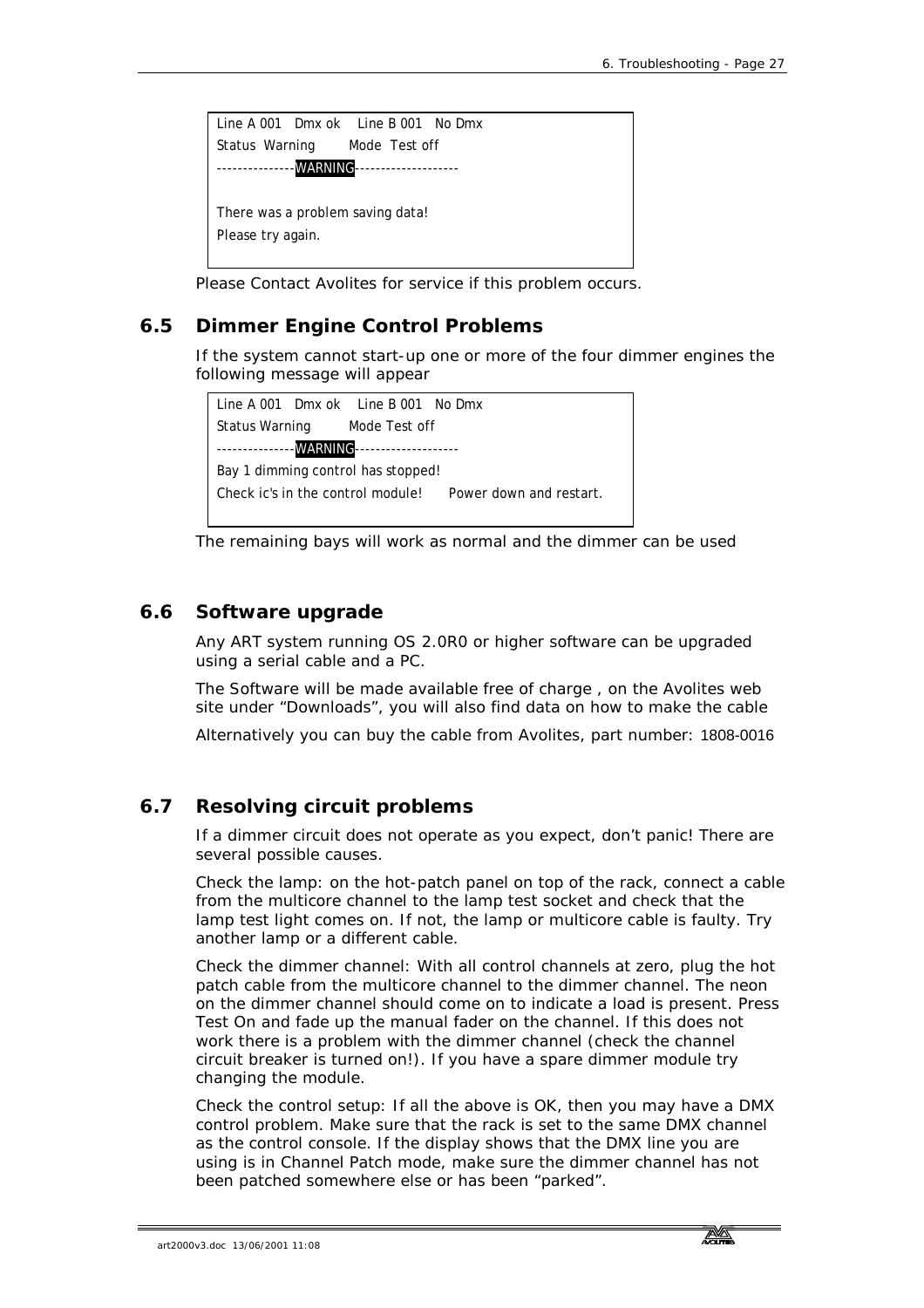If you are experiencing common faults or patterns (such as every 3rd channel not working) this can indicate a phase supply problem.

You may be able to solve problems by restarting the dimmer rack or pressing the reset button using a small pointed implement.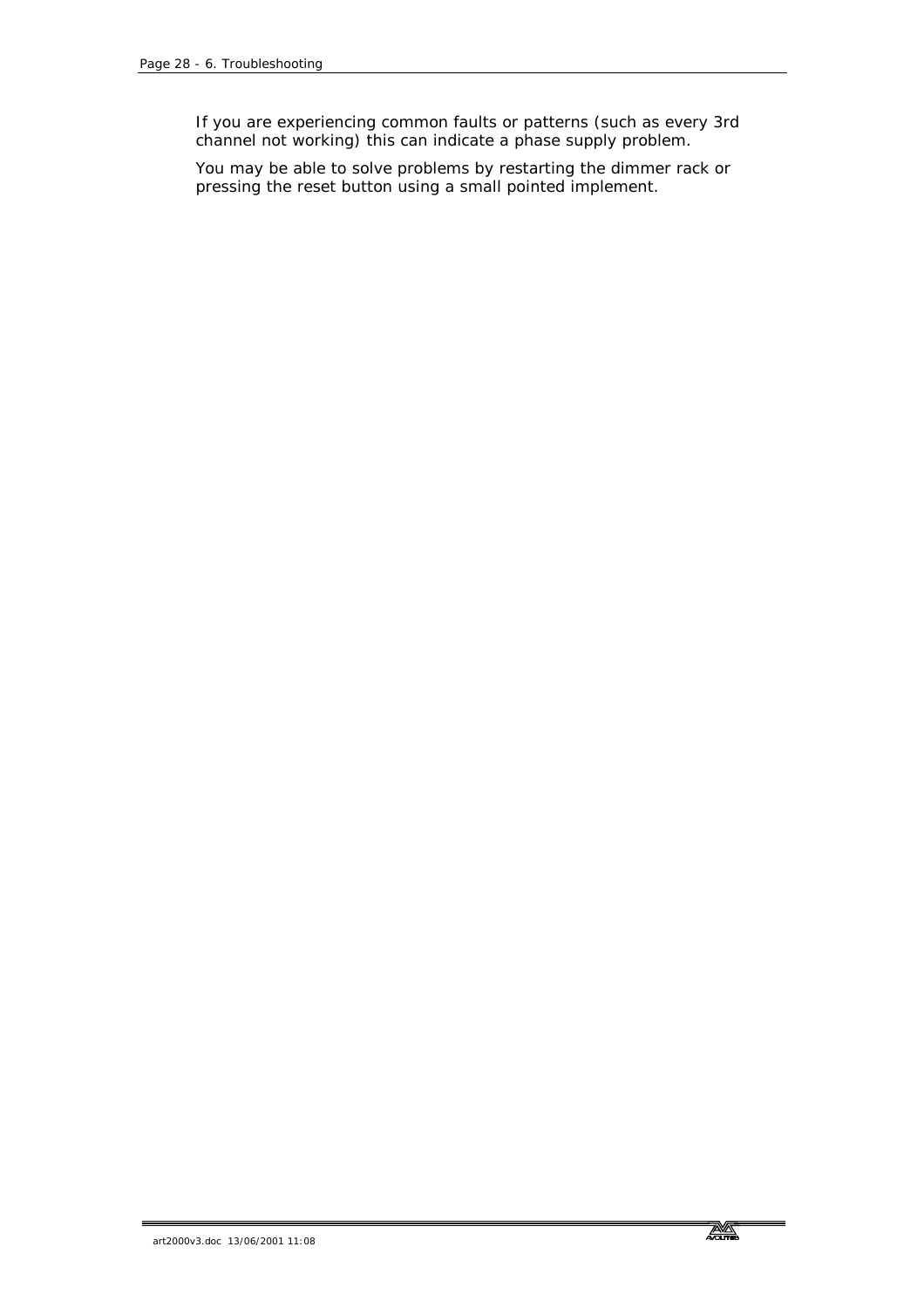### <span id="page-28-0"></span>CHAPTER SEVEN

# **7. Introduction to DMX**

This section is for those who are put off by dip switches, lights that move unexpectedly and strange digital control systems that fly down microphone cables.

### **7.1 Ordinary lighting**

Standard lighting consists of a variety of light bulbs connected to dimmers. The lights may be anything from par cans to theatrical lanterns, and the dimmer controls the intensity of the light. A typical controller for standard lighting has a set of sliders, and each slider controls the intensity of one dimmer using a low-voltage control signal of 0 to 10 volts. The standard way to link the sliders to the dimmers is by using a multicore cable with one core for each dimmer channel.

### **7.2 The problem with big lighting rigs**

Because each dimmer channel needs its own control signal, if you have a large lighting rig, the control cable can end up being huge, with big expensive connectors. If you are using intelligent lighting, like scans, this gets even worse, because some of the more complicated fixtures use 20 channels or more per fixture. You soon need a better way of getting the control signals from the control console to the equipment.

### **7.3 The DMX control system**

Fortunately, there is an easy to use system for controlling intelligent lighting and dimmers with large numbers of channels. It is called DMX-512, which stands for Digital MultipleX, and it sends up to 512 control signals down a 2 core or 4 core screened cable. The cable can be simply daisy-chained from each lighting device to the next - all DMX devices have a loop-through connector which allows you to link to the next device. Normally a 5-pin XLR connectors is used and in the case of the ART system, all 5 pins should be connected.

Control consoles using the DMX system send out the level for channel 1, followed by the level for channel 2, then 3, then 4 and so on, all the way up to a maximum of 512 (though not all DMX systems send out all the channels). It then goes back to channel 1 and goes round again.

All the units connected to the DMX receive all the channels, and you tell them which channels to respond to by setting the "start address" on each unit. The computer inside the dimmer or fixture waits for the correct channels to come up, then reads in the levels for those channels and uses them to set the dimmer levels or the fixture positions.

### **7.4 A few cautions about using DMX**

DMX is a robust system which normally works very well, provided you keep to a few simple rules. Here are a few tips for making DMX work well.

• DMX cabling should be twisted-pair shielded data cable. Microphone cable is not recommended because it degrades the signal, especially on long runs.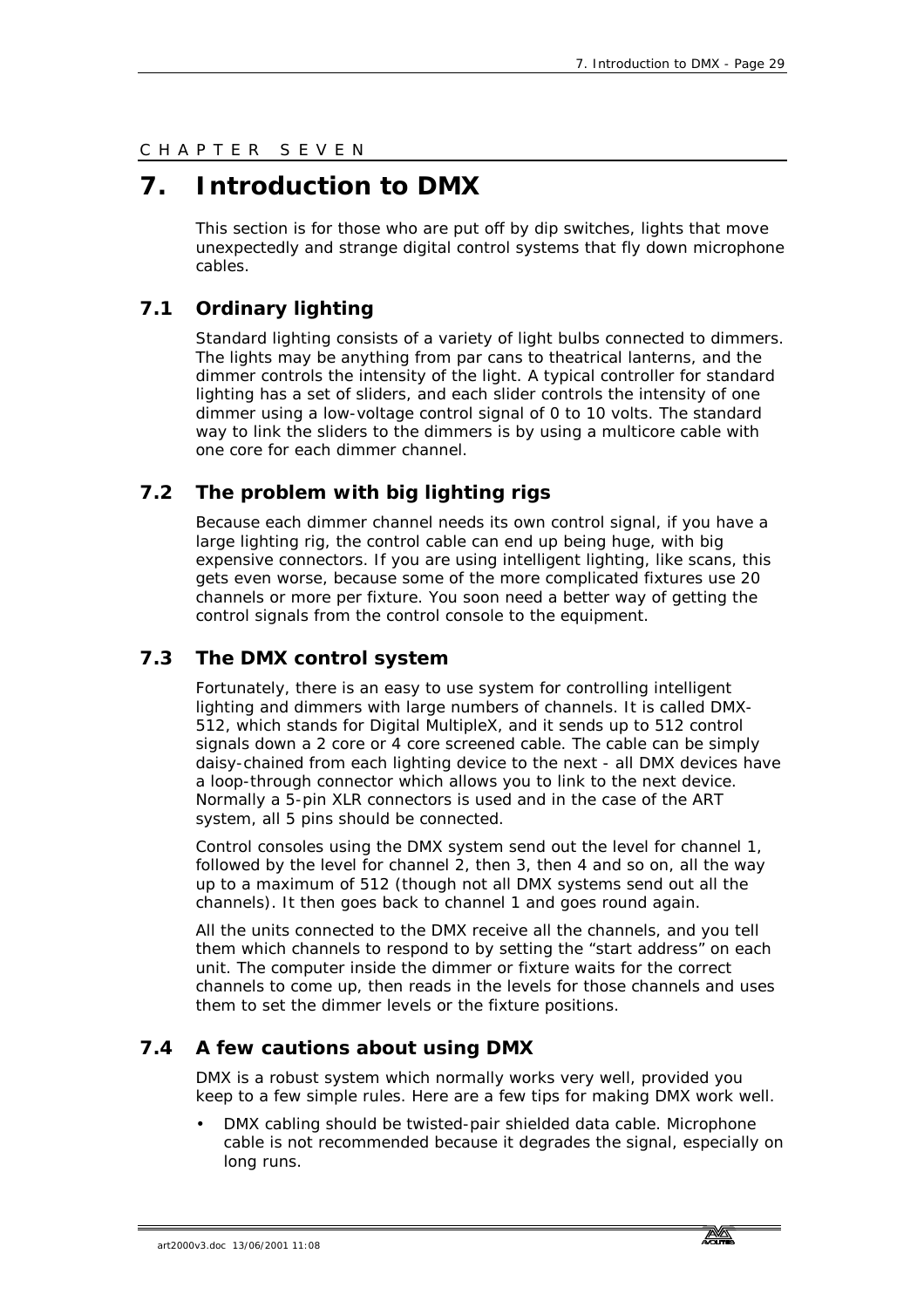- Always "terminate" the last dimmer or fixture on the DMX line, either with a special termination plug, or the ART2000 rack has terminator switches which do this for you. The termination is a 120 ohm resistor across the DMX data line which prevents data interference on the line. It might work without but…
- Don't split the DMX cable. Loop it from one unit to the next. If you have to split it, use a proper active splitter unit like the Avolites Rack splitter or Avolites truss splitter, part numbers 33-65-1000 (19" mounting, 8 outputs) or 33-65-2000 (truss mounting splitter using a self-fixing strap, 6 outputs).
- The DMX specification says you should not have more than 32 unit loads on one DMX line. Either use several DMX lines (Avolites consoles usually have more than one) or use a DMX splitter unit. Again, you will probably get away with using more if you have to, but the DMX signal will be weaker than it should be.
- Don't run your DMX lines near high voltage cables or neon. They may pick up interference which will stop the system working.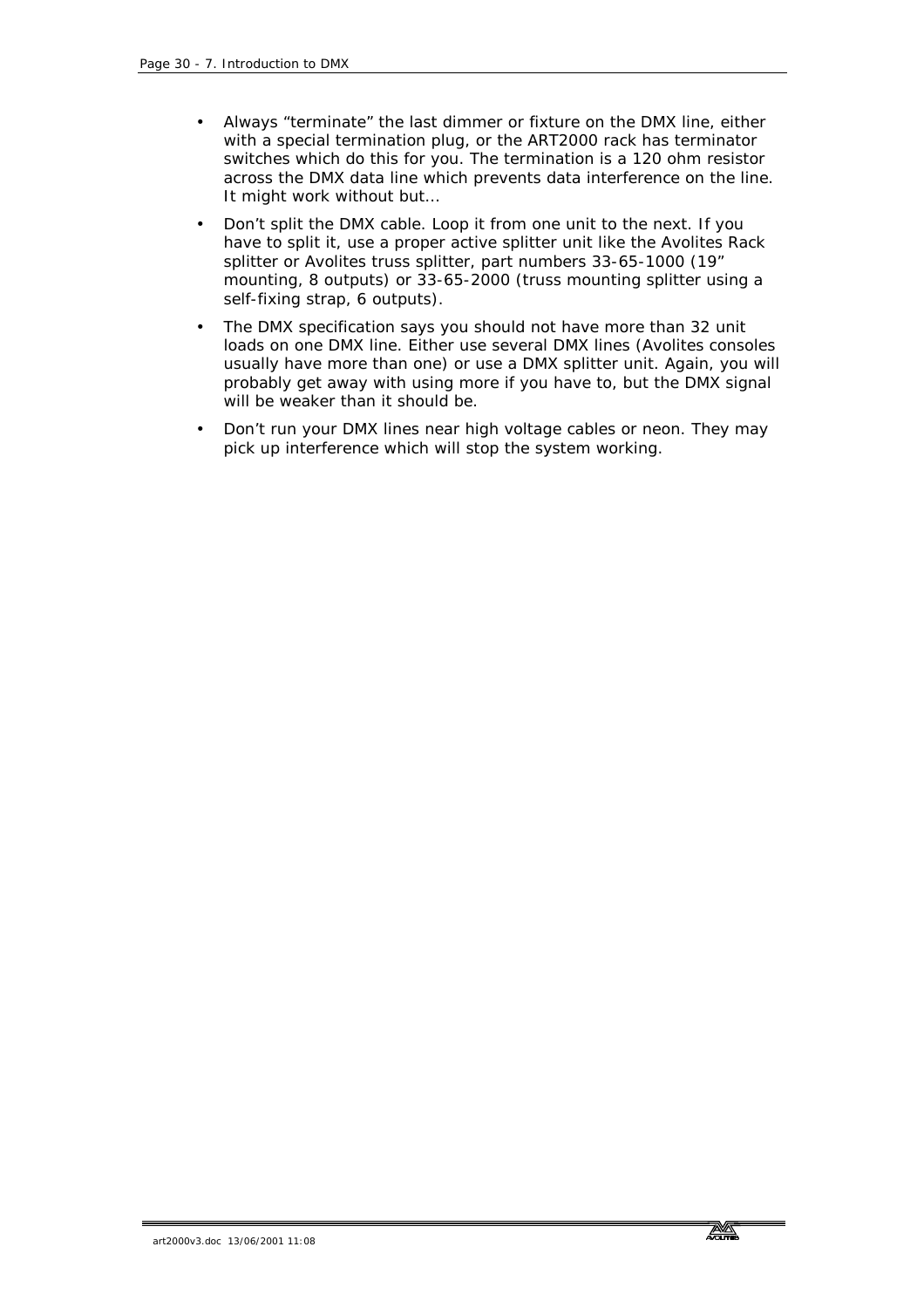<span id="page-30-0"></span>CHAPTER EIGHT

# **8. System specification**

The figures below give the specification of the standard ART2000 system.

| <b>Power Ratings</b>                         | Minimum   | Maximum   |
|----------------------------------------------|-----------|-----------|
| Mains input voltage (phase -<br>$neutral$ )* | 110V/220V | 120V/240V |
| Mains input frequency                        | $42$ Hz   | 72Hz      |
| Current drawn per phase                      |           | 274A      |
| Current per channel                          |           | 16A/32A   |

\*System is manufactured for either 110V or 240V

| <b>Environmental ratings</b>  | Minimum      | Maximum                |
|-------------------------------|--------------|------------------------|
| Ambient temperature           | $O^{\circ}C$ | $40^{\circ}$ C         |
| Internal heatsink temperature |              | $70^{\circ}$ C         |
| Relative humidity             |              | 90% non-<br>condensing |

| Fan cooling airflow (cubic ft/min) | Minimum | Maximum |
|------------------------------------|---------|---------|
| Normal operation                   | 80 CFM  | 100 CFM |
| Maximum load                       |         | 850 CFM |

| Physical information              |                            |
|-----------------------------------|----------------------------|
| Dimensions (all rack lids fitted) | 580 x 1005 x 1180 mm LxDxH |
| Weight                            | 198Kg (48x16A)             |
|                                   | Kg (24x16A)                |

| Channel/Phase information | Channels |
|---------------------------|----------|
| Red phase                 | 1,4,7,10 |
| Yellow phase              | 2,5,8,11 |
| Blue phase                | 3,6,9,12 |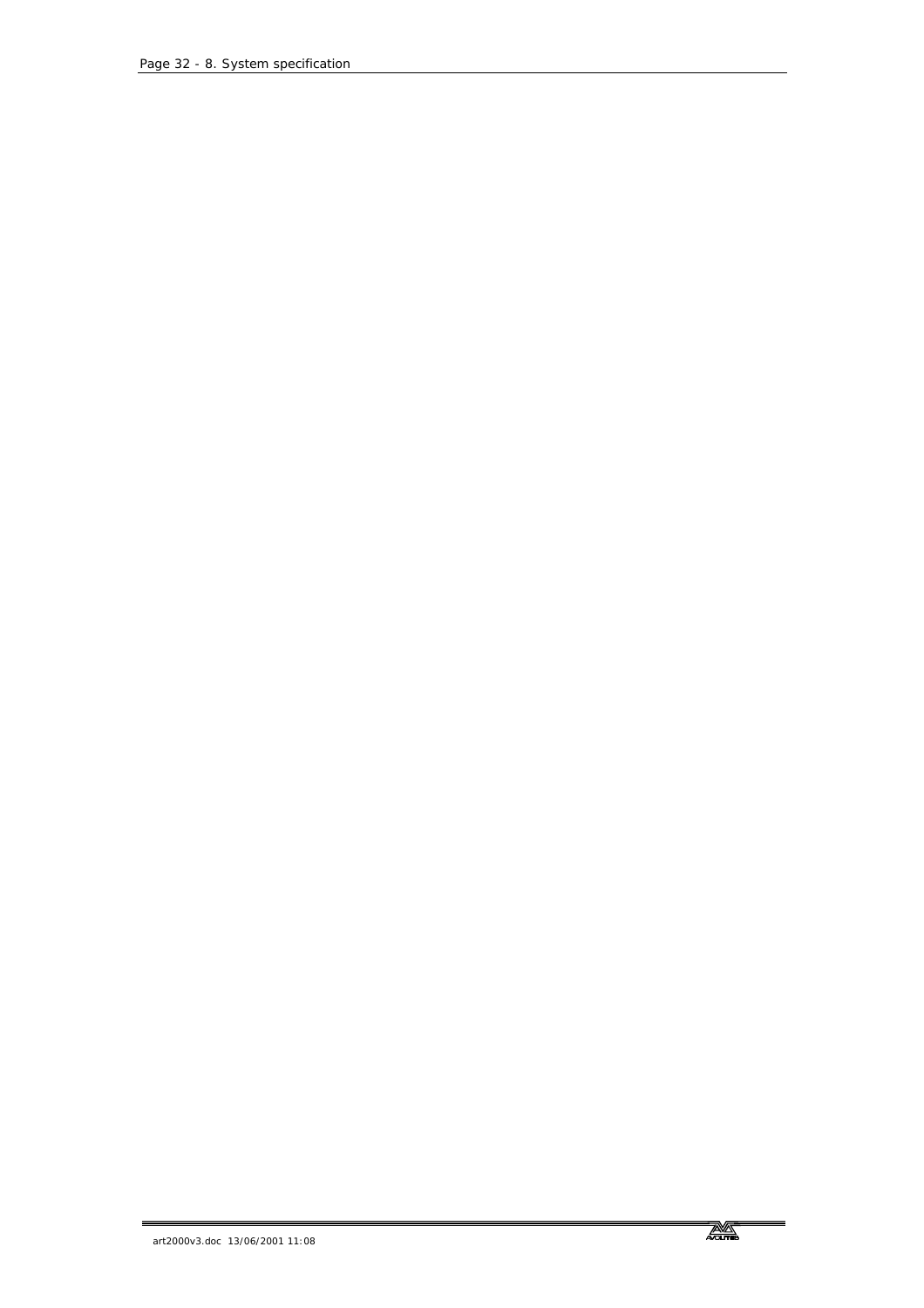### <span id="page-32-0"></span>CHAPTER NINE

# **9. Connector pinouts**

The tables below give the wiring of the connectors used on the standard ART2000 system.

DMX connectors (5 pin XLR)

DMX LINE A

| Pin | Function        |
|-----|-----------------|
|     | Earth           |
|     | Data -          |
|     | Data $+$        |
|     | Line B Data -   |
| Б.  | $line B Data +$ |

DMX LINE B

| Pin | Function       |
|-----|----------------|
|     | Earth          |
|     | Data -         |
|     | Data $+$       |
|     | (loop through) |
| 5   | (loop through) |

Multicore output connectors: Various types of connector may be fitted by Avolites. See previous page for phasing of outputs.

#### **Socapex 19 pin**

| Pin            | Function  |
|----------------|-----------|
| 1              | Live 1    |
| $\frac{2}{3}$  | Neutral 1 |
|                | Live 2    |
| $\overline{4}$ | Neutral 2 |
| 5              | Live 3    |
| 6              | Neutral 3 |
| $\overline{7}$ | Live 4    |
| 8              | Neutral 4 |
| 9              | Live 5    |
| 10             | Neutral 5 |
| 11             | Live 6    |
| 12             | Neutral 6 |
| 13             | Earth     |
| 14             | Earth     |
| 15             | Earth     |
| 16             | Earth     |
| 17             | Earth     |
| 18             | Earth     |
| 19             | Earth     |
|                |           |

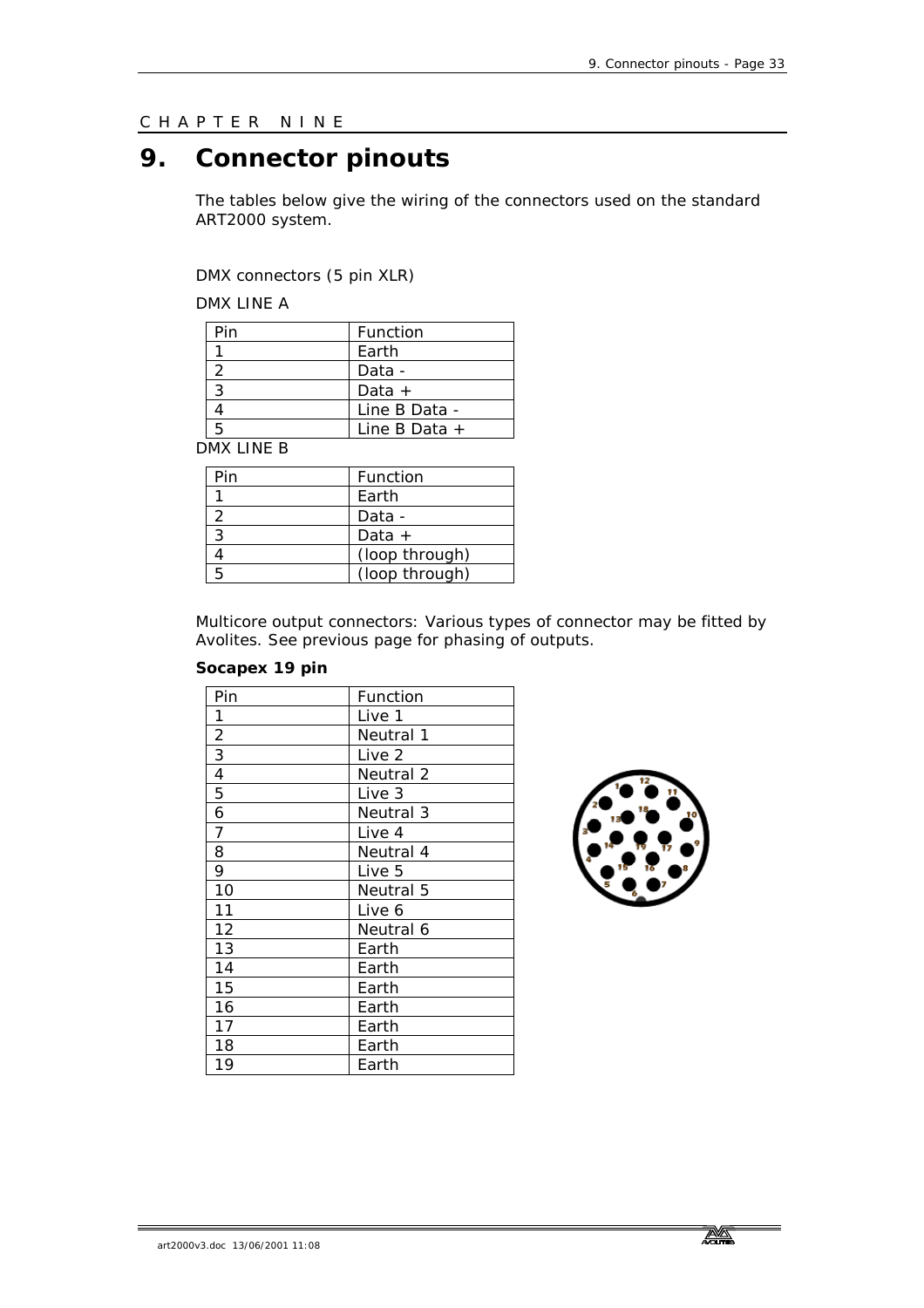Harting / Electroflex: There are 4 different ways that these connectors can be wired, please consult Avolites if you are unsure as to which standard is in use on your system.

| Pin            | Function  |
|----------------|-----------|
| 1              | Live 1    |
| $\frac{2}{3}$  | Neutral 1 |
|                | Live 2    |
| $\overline{4}$ | Neutral 2 |
| 5              | Live 3    |
| 6              | Neutral 3 |
| 7              | Live 4    |
| 8              | Neutral 4 |
| 9              | Live 5    |
| 10             | Neutral 5 |
| 11             | Live 6    |
| 12             | Neutral 6 |
| 13             |           |
| 14             |           |
| 15             |           |
| 16             |           |
| Earth          | Earth     |

**Harting/ Electroflex** (Harting 1-2)



**Harting/Lectroflex** (Harting 1-2 & extra Earth)

As above, but pins 13-16 connected to earth.

| Pin            | Function  |
|----------------|-----------|
|                | Live 1    |
| $\overline{2}$ | Live 2    |
| $\overline{3}$ | Live 3    |
| 4              | Live 4    |
| 5              | Live 5    |
| 6              | Live 6    |
| 7              |           |
| 8              |           |
| 9              | Neutral 1 |
| 10             | Neutral 2 |
| 11             | Neutral 3 |
| 12             | Neutral 4 |
| 13             | Neutral 5 |
| 14             | Neutral 6 |
| 15             |           |
| 16             |           |
| Earth          | Earth     |





**Harting/Lectroflex "D"** variant (Harting 1-9 & extra Earth) as above, but pins 7, 8, 15, 16 are also connected to earth.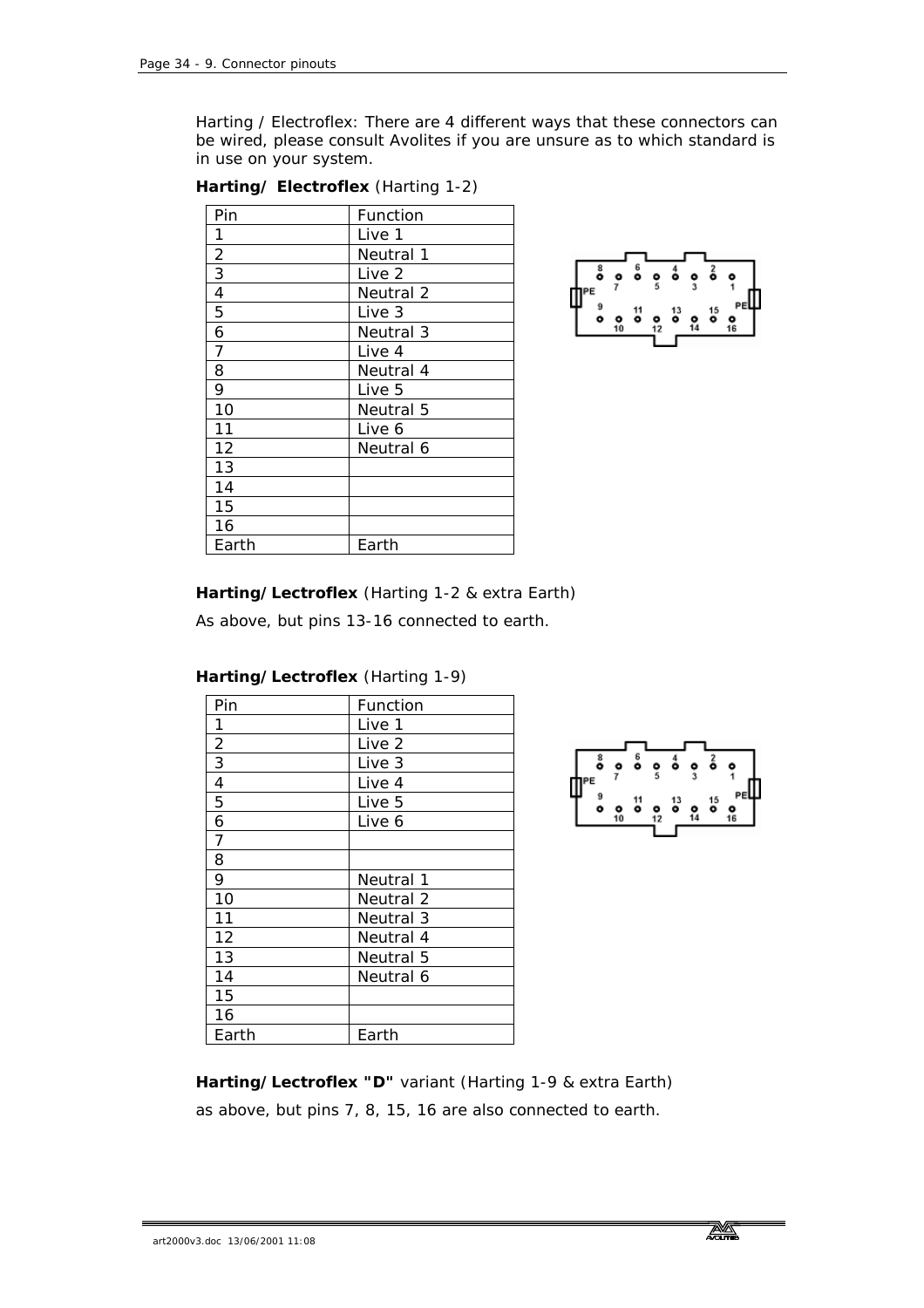# <span id="page-34-0"></span>**10. Glossary of technical terms**

| <b>ADDRESS</b>              | see START ADDRESS                                                                                                                                                                                                                                                   |  |
|-----------------------------|---------------------------------------------------------------------------------------------------------------------------------------------------------------------------------------------------------------------------------------------------------------------|--|
| <b>BAY</b>                  | The ART2000 rack has 2 or 4 bays depending on the<br>model, each of which can hold either a dimmer<br>module, relay module or power distribution module.                                                                                                            |  |
| CHANNEL                     | One circuit of a dimmer/distribution system, which<br>may be connected to one or more lamps in parallel.<br>Also used to refer to the slider controlling the dimmer<br>on the control console and the control value in the<br>DMX system which links the two.       |  |
| <b>SOFT PATCH</b>           | Patching mode where each dimmer channel can be<br>assigned to any DMX Address (they do not need to be<br>in a sequence)                                                                                                                                             |  |
| <b>CURVE</b>                | How the output of the dimmer corresponds to the<br>input. Used to correct for non-linear response of<br>some types of lamp.                                                                                                                                         |  |
| <b>DIMMER</b>               | Device which allows control over the intensity of a<br>lighting fixture.                                                                                                                                                                                            |  |
| <b>DMX</b>                  | DMX512(1990) a specification for communication<br>between control desks and dimmers or fixtures,<br>Originally for Dimmers it has been adopted as a<br>control protocol for most lighting systems. It can<br>carry 512 different slots of 8-bit data.               |  |
| HOT-PATCH                   | A plugging system which allows you to connect any<br>dimmer channel output to any Multicore channel. The<br>"hot" refers to the patch carrying mains voltage.                                                                                                       |  |
| <b>HTP</b>                  | Highest Takes Precedence, a mechanism for<br>determining the output level of a Channel held in<br>more than one Playback Channel. The Channel<br>outputting the Highest value at any given time will<br>always determine the level of the Channel. Also see<br>LTP. |  |
| <b>INTELLIGENT LIGHTING</b> |                                                                                                                                                                                                                                                                     |  |
|                             | Generally refers to some type of motorised light or<br>colour changer. Also called Intelligent Fixture,<br>Device, Instrument, Moving Light.                                                                                                                        |  |
| <b>MODULE</b>               | An electronics pack containing either 12 dimmer<br>channels or 12 power distribution channels.                                                                                                                                                                      |  |
| <b>MULTICORE</b>            | A cable/connector system which can carry multiple<br>connections. Often used to connect 6 lights to a<br>Dimmer rack instead of using 6 separate cables.<br>Sometimes the brand name of the connector is used.<br>e.g. Socapex or Harting.                          |  |
| <b>PHASES</b>               | Mains power is supplied in three different live<br>conductors, each called a phase. Consult an<br>electrician for more details.                                                                                                                                     |  |
| PREHEAT                     | If a small voltage is left applied to a lamp when the                                                                                                                                                                                                               |  |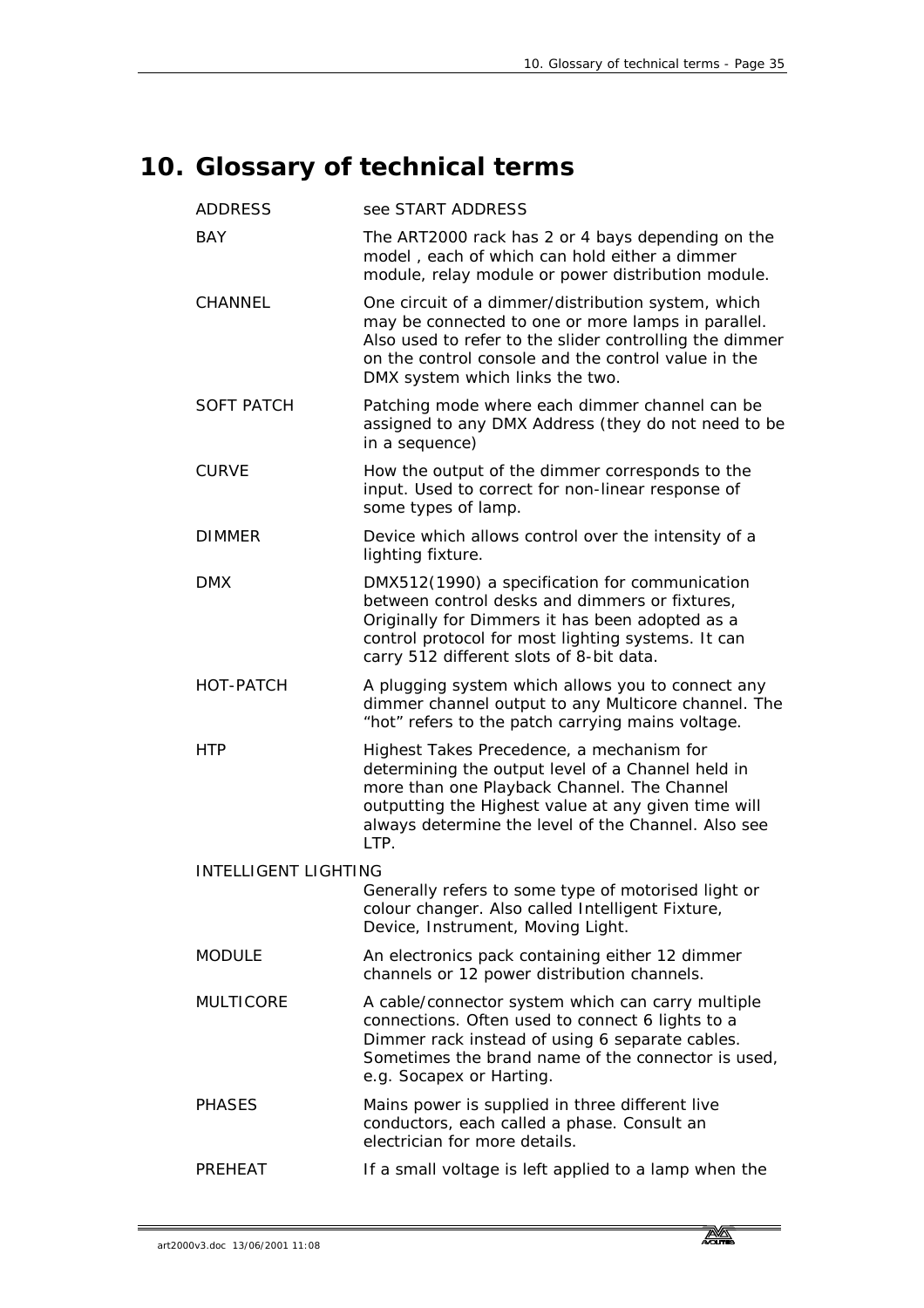channel is turned off, it turns on faster. This technique is called Preheat.

- RACK PATCH Patching mode where dimmers are allocated to sequential DMX control channels
- RCD Residual Current Device. Helps to protect the user against electrocution by detecting an imbalance between the current leaving the unit down the live conductor and the current returning down the neutral, and isolating the supply the current differs by more than 30mA.
- RISE TIME The time taken for the mains output to rise to full voltage when the dimmer channel turns on. This happens 100 times per second and has a large effect on the amount of interference generated by the dimmer (longer rise time = less interference). It also affects the acoustic noise made by a lamp filament.
- START ADDRESS The first DMX channel used by the dimmer or fixture. Usually a block of channels is used, starting from the Start Address.
- TERMINATION The end of a DMX run should always be fitted with a terminating resistor to prevent data problems. The ART2000 rack has switches to do this.
- TN-S Type of three phase power system with neutral bonded to earth at the substation, and a separate earth conductor throughout the system.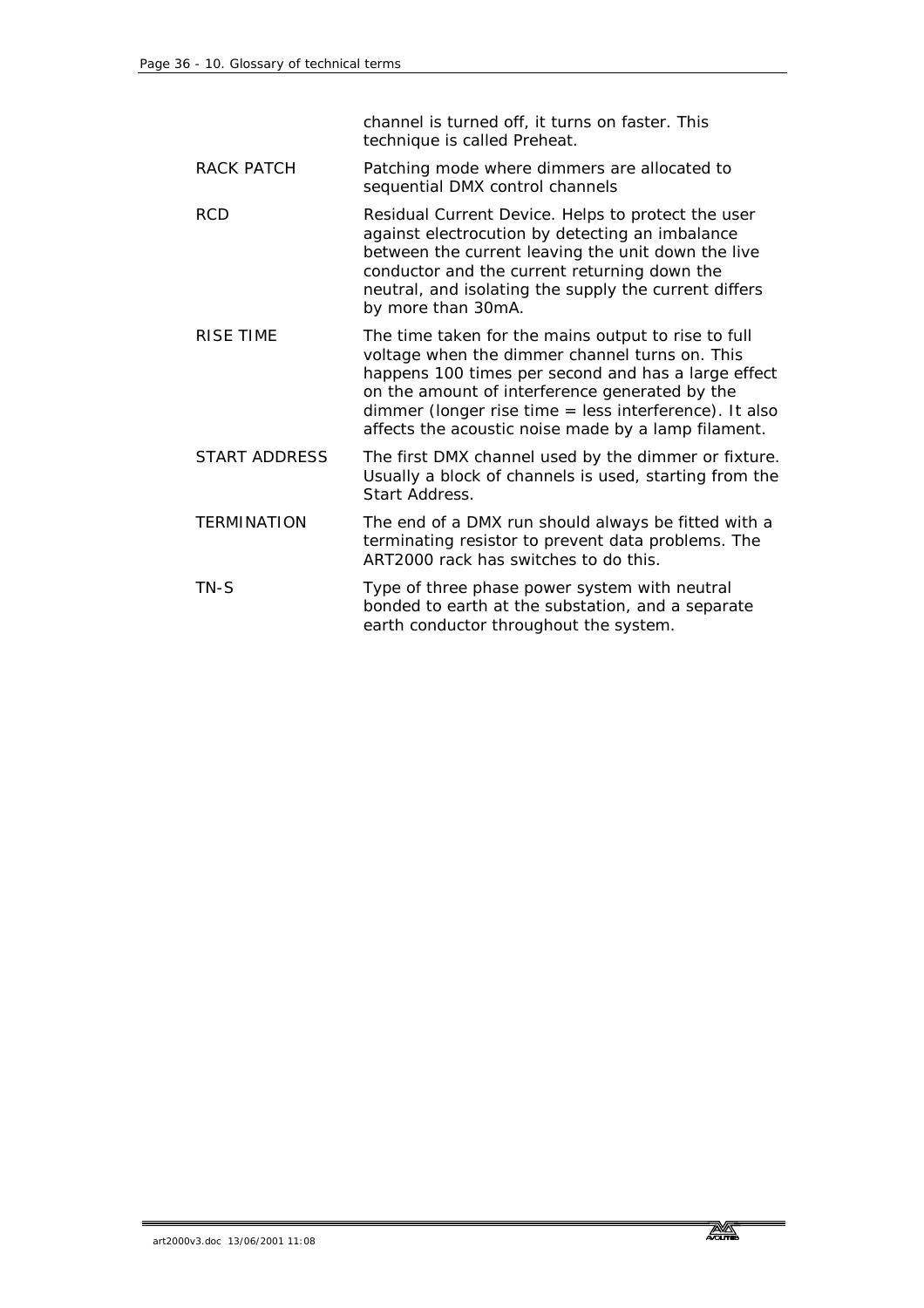# <span id="page-36-0"></span>**11. Index**

### *A*

address, setting DMX, 15

### *B*

bargraph button, 16 battery for lamp test, 14 bays, for power modules, 11

# *C*

Camlok connectors, 7, 8 changing power modules, 11 channel patch mode, 18 channel, setting DMX address, 15 circuit breakers, 9 connecting power to the system (detail), 12 connecting power to the system (overview), 8 connection neons, 12 connections to lights, 13 connector wiring, 31 contrast of display, adjusting, 10, 13 control module (overview), 10 current meter, 10 curve of dimmer, 16

# *D*

desk lamp socket, 9 dimmer setting curve, 16 setting limit, 17 dimmer bays, 11 dimmer modules (overview), 9 display contrast control, 10, 13 distribution module, 9 DMX channel, setting, 15 DMX connector wiring, 31 DMX lines, 28 DMX, introduction to, 27 DMX, parking channels, 20

### *E*

E-mail number, iii error messages, 24

### *F*

fan cooling, 11 fault messages, 24 Fax number, UK, iii Fax number, USA, iii

### *H*

Harting connector wiring, 32 Harting connectors (overview), 8 hot-patch panel (overview), 8 hot-patch panel, patching channels, 9, 13

### *I*

installation of the rack, 11 Internet address, iii

# *L*

lamp test socket, 14 lamp test socket (overview), 9 level display, 16 limiting dimmer output, 17 load check indicators, 6 local control faders enabling, 14 using, 14 local on, local off, 14

### *M*

main circuit breakers, 9 mains distribution modules, 9 mains fault neons, 12 Manual software, iii memories, internal, 21 module types, 9 multicore connectors, 13